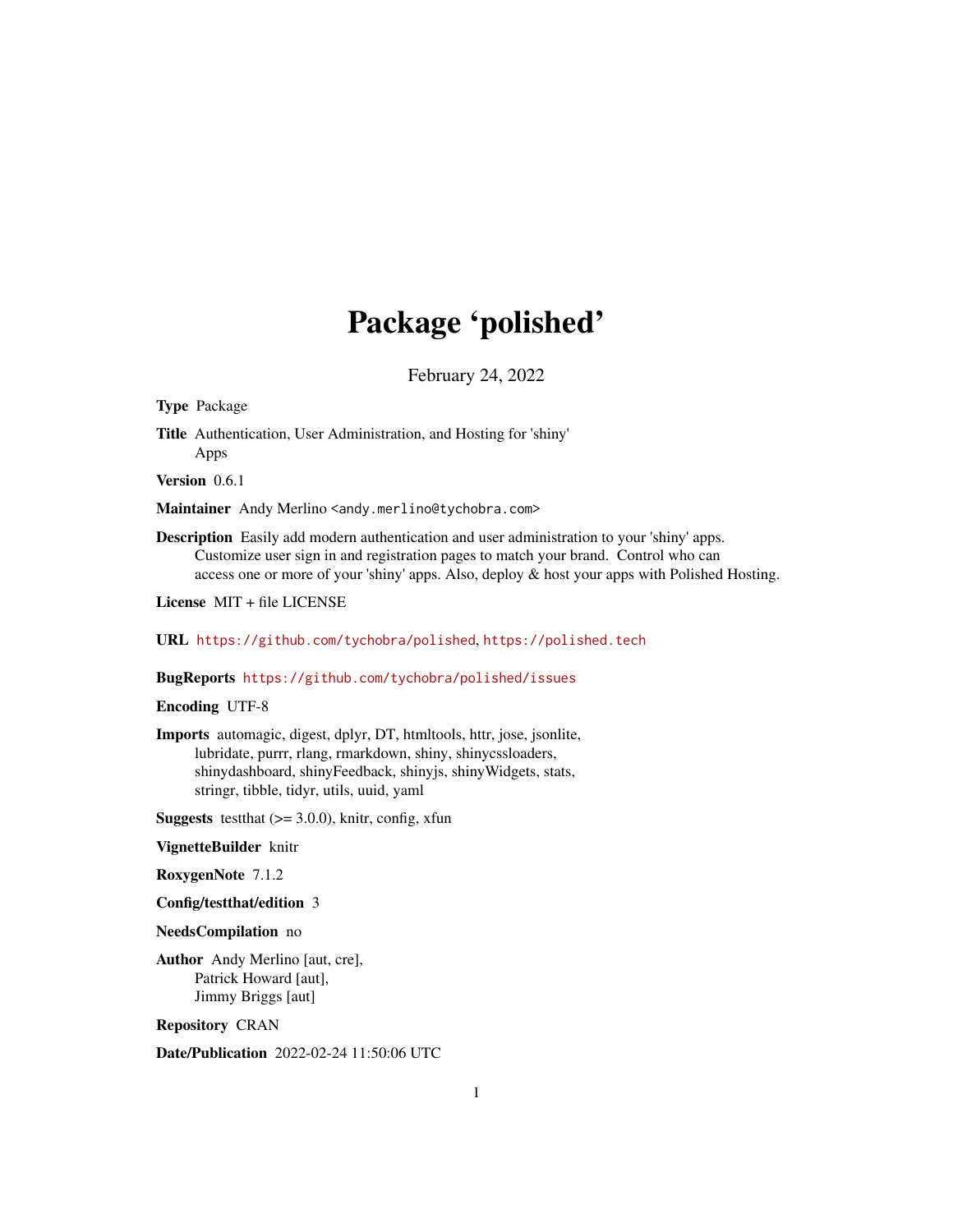# R topics documented:

|                | 3              |
|----------------|----------------|
|                | 3              |
|                | $\overline{4}$ |
|                | 5              |
|                | 5              |
|                | 6              |
|                | 6              |
|                | 7              |
|                | $\overline{7}$ |
|                | 8              |
|                | 9              |
|                | 9              |
|                | 10             |
|                | 10             |
|                | 11             |
|                | 12             |
|                | 13             |
|                | 13             |
|                | 14             |
|                | 15             |
|                | 16             |
|                | 17             |
|                | 17             |
|                | 18             |
|                | 19             |
|                | <b>20</b>      |
|                | <b>20</b>      |
|                | 22             |
|                | 23             |
|                | 23             |
|                | 24             |
|                | 24             |
|                | 25             |
|                | 26             |
|                | 27             |
|                |                |
|                | 29             |
|                | 29             |
|                | 30             |
| set_config_env | 30             |
|                | 31             |
|                | 31             |
|                | 32             |
|                | 32             |
|                | 33             |
|                | 33             |
|                |                |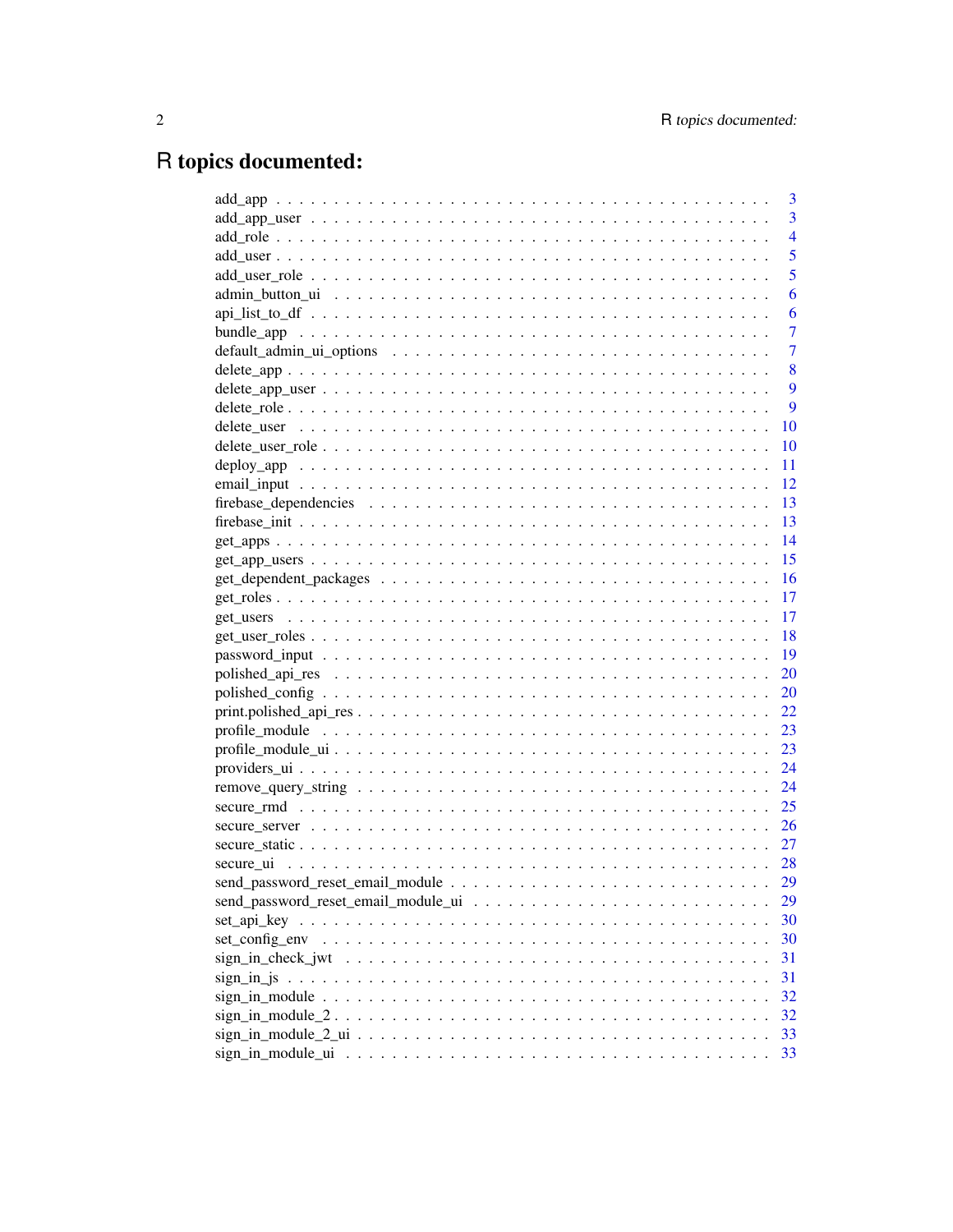#### <span id="page-2-0"></span>add\_app 3

| Index |                                                                                                                 |  |
|-------|-----------------------------------------------------------------------------------------------------------------|--|
|       |                                                                                                                 |  |
|       |                                                                                                                 |  |
|       |                                                                                                                 |  |
|       | sign in ui default $\ldots \ldots \ldots \ldots \ldots \ldots \ldots \ldots \ldots \ldots \ldots \ldots \ldots$ |  |
|       |                                                                                                                 |  |

### add\_app *Polished API - Add an App*

### Description

Polished API - Add an App

### Usage

```
add_app(app_name, app_url = NULL, api_key = get_api_key())
```
### Arguments

| app_name | the app name.                                                                                                                                    |
|----------|--------------------------------------------------------------------------------------------------------------------------------------------------|
| app_url  | an optional app url. This url will be included in links sent out in invite and email<br>verification emails to redirect your users to your app.  |
| api_kev  | your Polished API key. Set your polished api key using set_api_key() so that<br>you do not need to supply this argument with each function call. |

#### See Also

[get\\_apps\(\)](#page-13-1) [update\\_app\(\)](#page-35-1) [delete\\_app\(\)](#page-7-1)

<span id="page-2-2"></span>add\_app\_user *Polished API - Add a User to an App*

### Description

Polished API - Add a User to an App

### Usage

```
add_app_user(
  app_uid,
 user_uid = NULL,
 email = NULL,is_admin = FALSE,
 send_invite_email = FALSE,
  api_key = get_api_key()
\mathcal{L}
```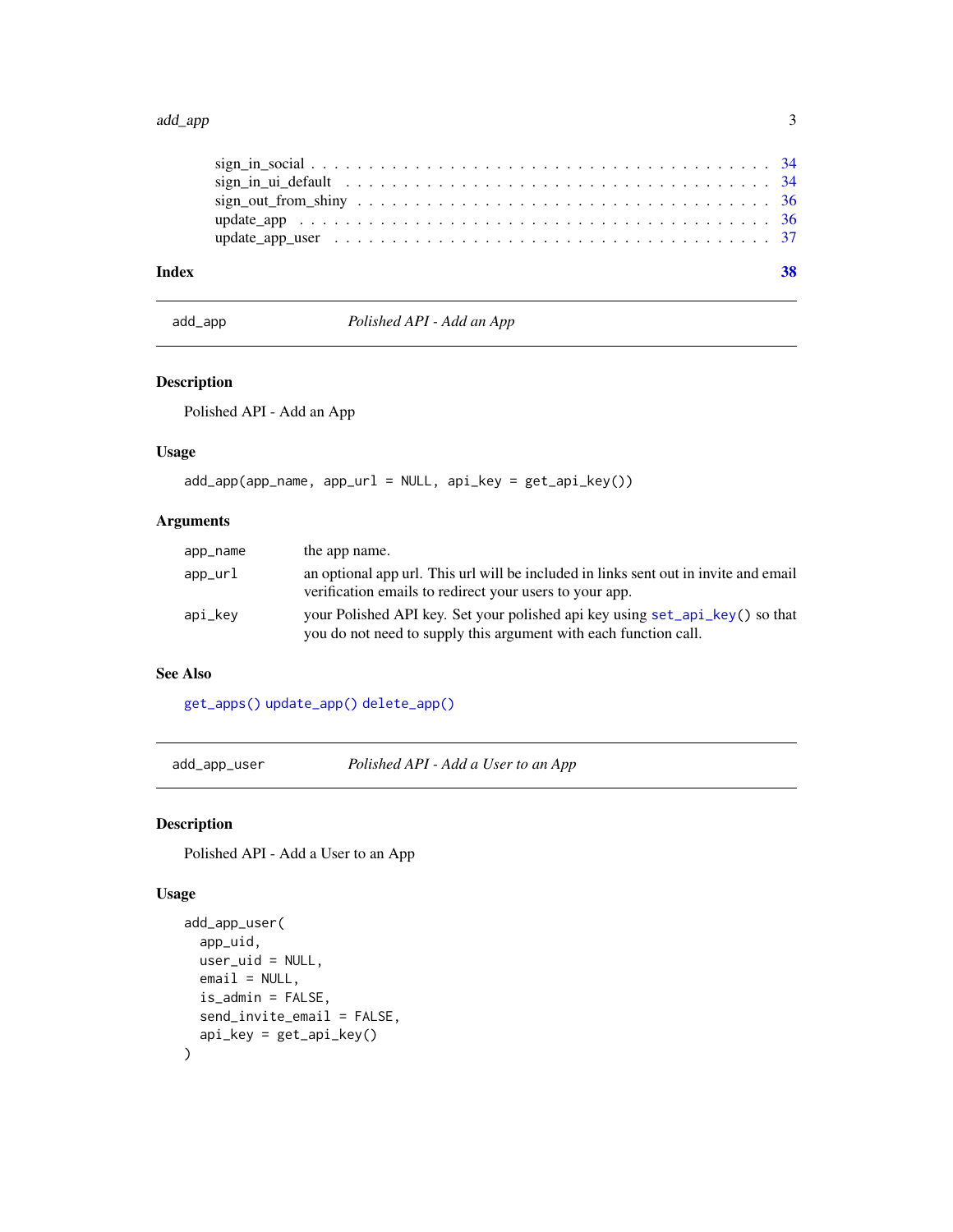### <span id="page-3-0"></span>Arguments

| app_uid           | the app uid.                                                                                                                                     |
|-------------------|--------------------------------------------------------------------------------------------------------------------------------------------------|
| user_uid          | an optional user uid for the user to be invited to the app.                                                                                      |
| email             | an optional email address for the user to be invited to the app.                                                                                 |
| is_admin          | boolean (default: FALSE) - whether or not the user is a Polished admin.                                                                          |
| send_invite_email |                                                                                                                                                  |
|                   | boolean - whether or not to send the user an invite email notifying them they<br>have been invited to access the app.                            |
| api_key           | your Polished API key. Set your polished api key using set_api_key() so that<br>you do not need to supply this argument with each function call. |

### Details

supply either the user\_uid or email. If both are provided, then the user\_uid will be used, and the email will be ignored.

### See Also

[get\\_app\\_users\(\)](#page-14-1) [update\\_app\\_user\(\)](#page-36-1) [delete\\_app\\_user\(\)](#page-8-1)

<span id="page-3-1"></span>add\_role *Polished API - Add a Role*

### Description

Polished API - Add a Role

### Usage

```
add_role(role_name, api_key = get_api_key())
```
### Arguments

| role name | a role name.                                                                 |
|-----------|------------------------------------------------------------------------------|
| api_kev   | your Polished API key. Set your polished api key using set_api_key() so that |
|           | you do not need to supply this argument with each function call.             |

### See Also

[get\\_roles\(\)](#page-16-1) [delete\\_role\(\)](#page-8-2)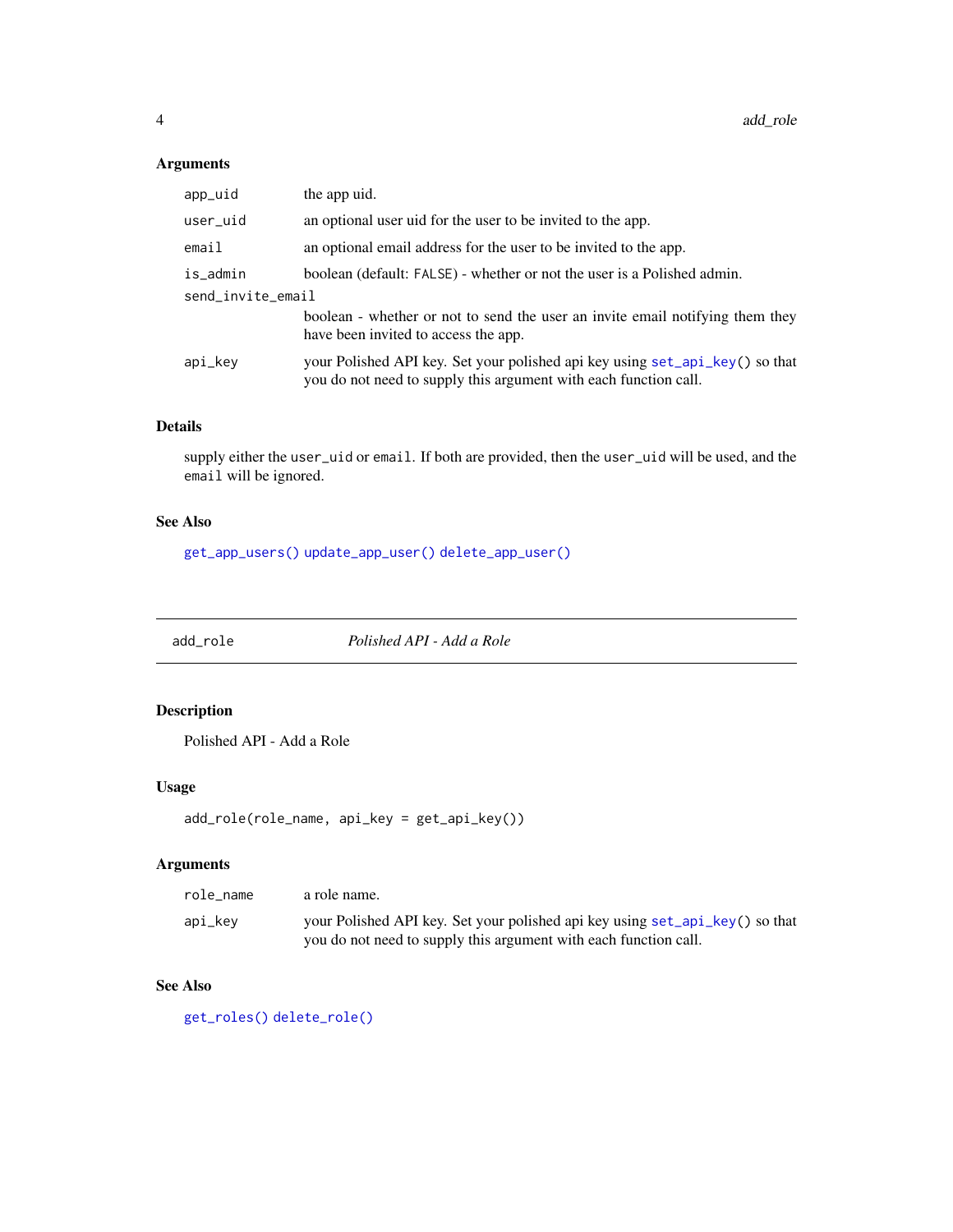<span id="page-4-1"></span><span id="page-4-0"></span>

Polished API - Add a User

### Usage

add\_user(email, api\_key = get\_api\_key())

### Arguments

| email   | the new user's email address.                                                |
|---------|------------------------------------------------------------------------------|
| api_kev | your Polished API key. Set your polished api key using set_api_key() so that |
|         | you do not need to supply this argument with each function call.             |

### See Also

[get\\_users\(\)](#page-16-2) [delete\\_user\(\)](#page-9-1)

<span id="page-4-2"></span>add\_user\_role *Polished API - Add a User Role*

### Description

Polished API - Add a User Role

### Usage

```
add_user_role(user_uid, role_uid, api_key = get_api_key())
```
### Arguments

| user uid | a user uid.                                                                                                                                      |
|----------|--------------------------------------------------------------------------------------------------------------------------------------------------|
| role uid | a role name.                                                                                                                                     |
| api_kev  | your Polished API key. Set your polished api key using set_api_key() so that<br>you do not need to supply this argument with each function call. |

## See Also

[get\\_user\\_roles\(\)](#page-17-1) [delete\\_user\\_role\(\)](#page-9-2)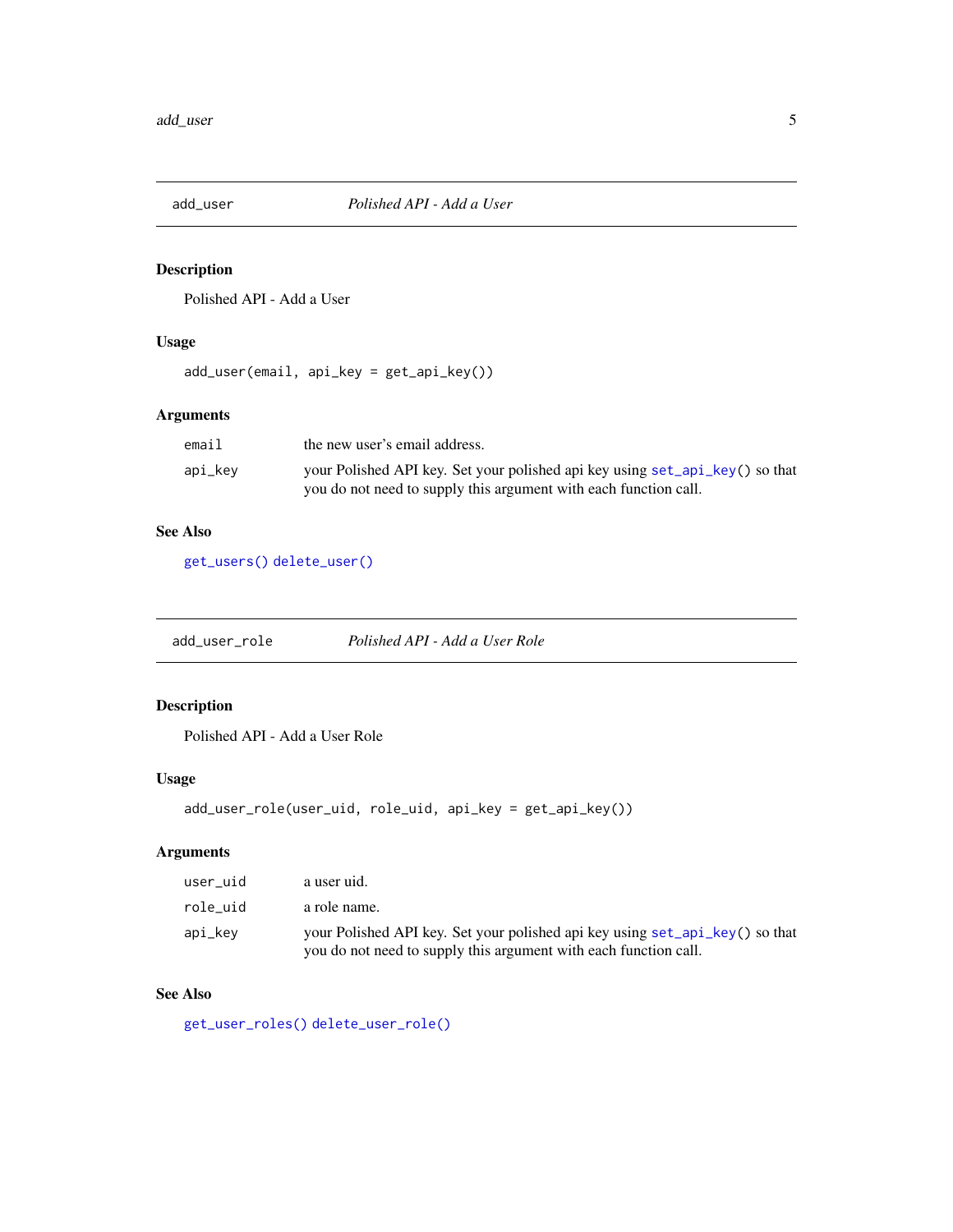<span id="page-5-0"></span>

The UI portion of the 'shiny' module for the button to navigate to the "Admin Panel". This is the button that, when clicked, navigates a 'polished' admin from your 'shiny' app to the 'polished' Admin Panel. If your app is set up with the default 'polished' configuration, this button appears in the bottom right of your 'shiny' app.

#### Usage

```
admin_button_ui(align = "right", vertical_align = "bottom")
```
#### Arguments

| align | The horizontal alignment of the button. Valid options are "right" (the default) or<br>"left".             |
|-------|-----------------------------------------------------------------------------------------------------------|
|       | vertical align the vertical alignment of the button. Valid options are "bottom" (the default) or<br>"ton" |

### Value

admin button UI

api\_list\_to\_df *Convert a list returned from the Polished API into a data frame*

#### Description

In order to avoid issues with converting R data frames into JSON objects and back to R data frames, we instead convert R data frames to R lists before converting them to JSON to be sent via the Polished API. This function then converts those lists back into R data frames (or more precisely tibbles).

### Usage

```
api_list_to_df(api_list)
```
### Arguments

api\_list a list. All elements in the list are vectors of the same length.

### Value

a tibble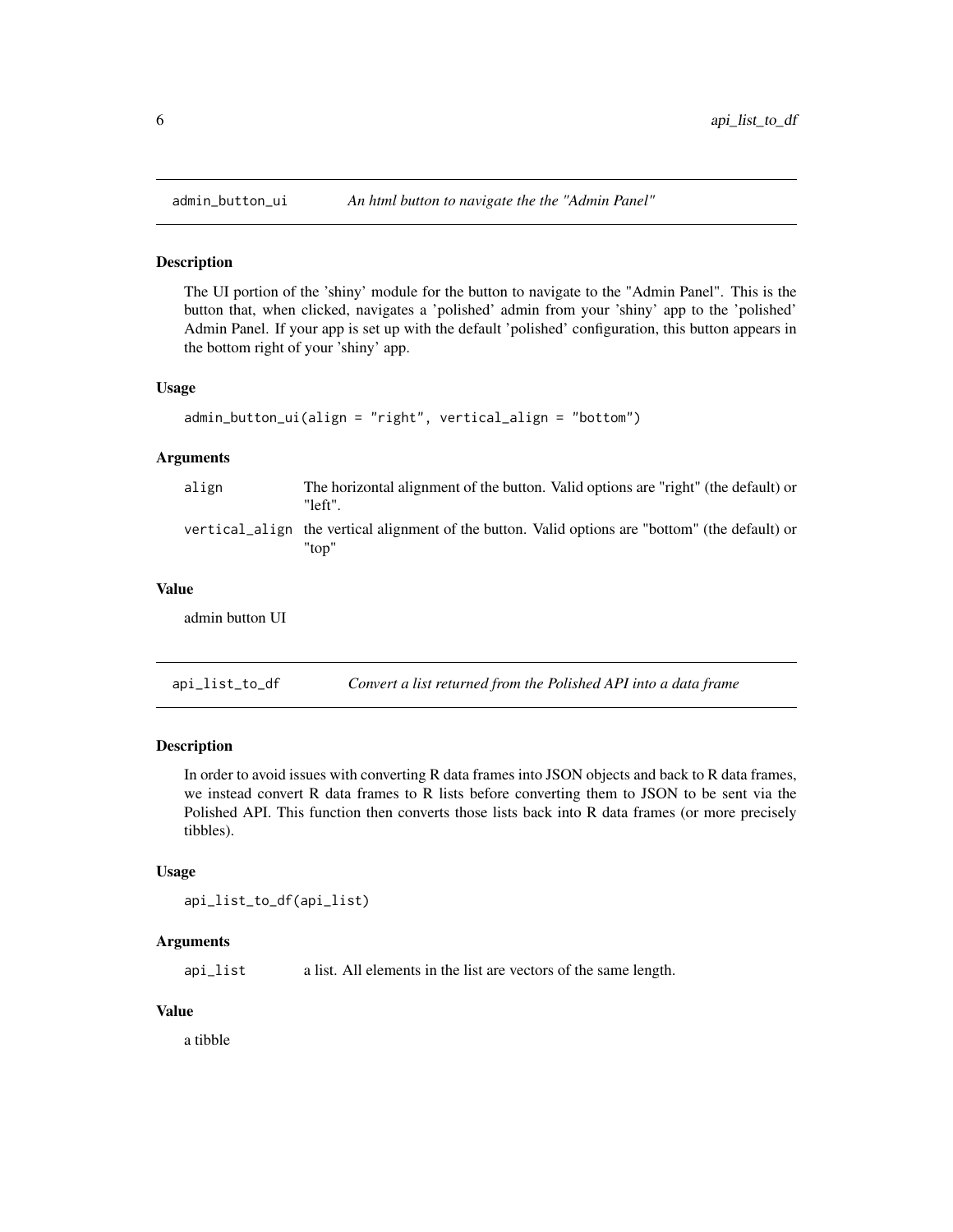<span id="page-6-0"></span>

This function is called by deploy\_app() to compress Shiny apps before deploying them to Polished Hosting. You probably won't need to call this function directly.

#### Usage

```
bundle_app(app_dir = ".")
```
### Arguments

app\_dir The path to the directory containing your Shiny app. Defaults to the working directory.

#### Examples

```
## Not run:
bundle_app(
  system.file("examples/polished_example_01", package = "polished")
\mathcal{L}## End(Not run)
```
<span id="page-6-1"></span>default\_admin\_ui\_options

*Default Options for the Admin UI*

### Description

This function specifies the default logos that are displayed in the "Admin Panel".

### Usage

default\_admin\_ui\_options()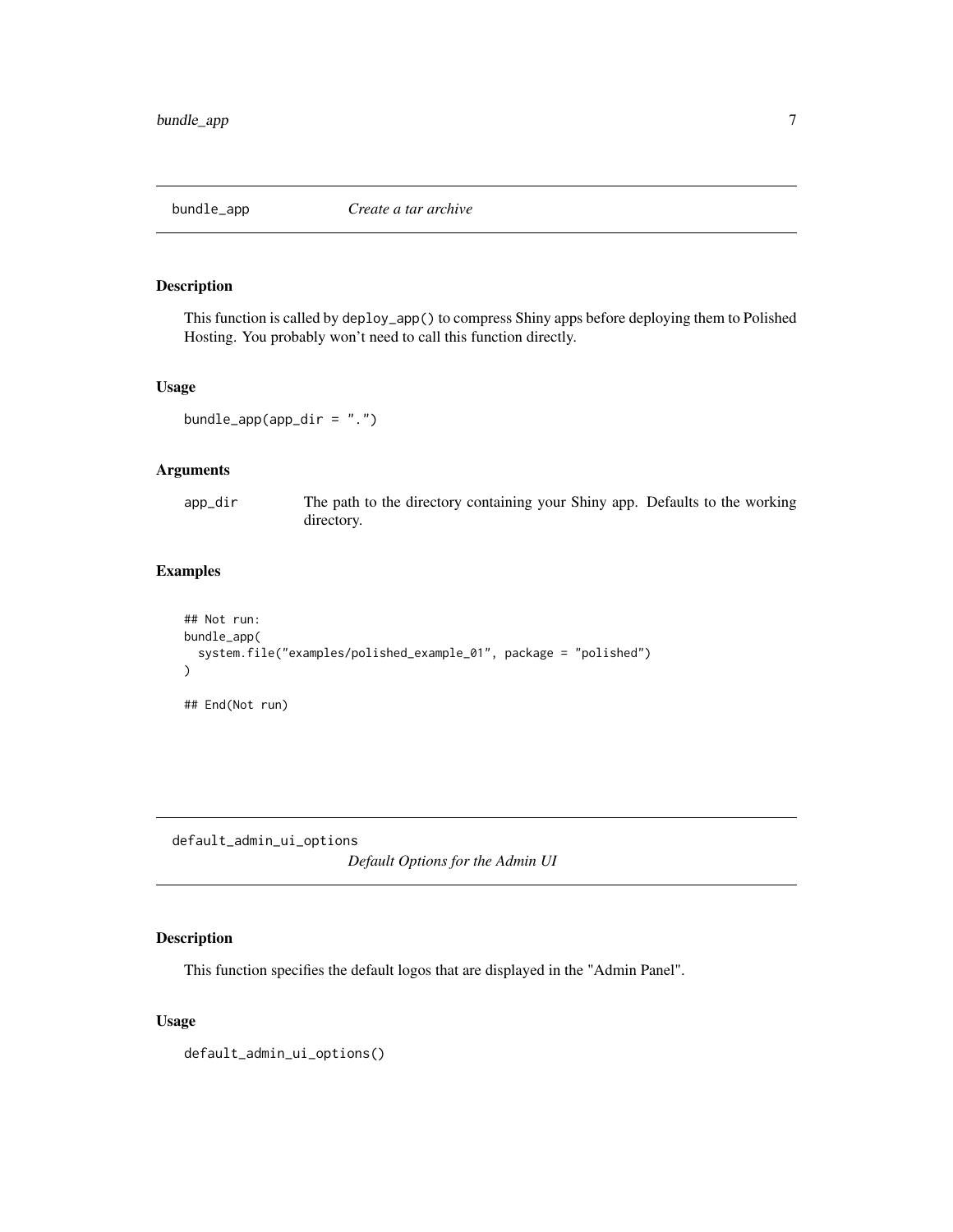### <span id="page-7-0"></span>Value

the default list of HTML for branding elements in the Admin Panel UI. The valid list element names are:

- title Title/Logo element in top left corner of Admin Panel dashboard & browser tab title
- sidebar\_branding Branding (e.g. Logo) on left sidebar of Admin Panel dashboard
- browser\_tab\_icon Icon to display in browser tab

<span id="page-7-1"></span>delete\_app *Polished API - Delete an App*

### Description

Polished API - Delete an App

### Usage

```
delete\_app(apq_luid = NULL, app_name = NULL, api\_key = get\_api\_key())
```
### Arguments

| app_uid  | an optional app uid. One of either app uid or app name must be provided.                                                                         |
|----------|--------------------------------------------------------------------------------------------------------------------------------------------------|
| app_name | an optional app name. One of either app_uid or app_name must be provided.                                                                        |
| api_kev  | your Polished API key. Set your polished api key using set_api_key() so that<br>you do not need to supply this argument with each function call. |

### Details

If both app\_uid and app\_name arguments are provided, then the app\_uid will be used and the app\_name will be ignored.

### See Also

[get\\_apps\(\)](#page-13-1) [add\\_app\(\)](#page-2-1) [update\\_app\(\)](#page-35-1)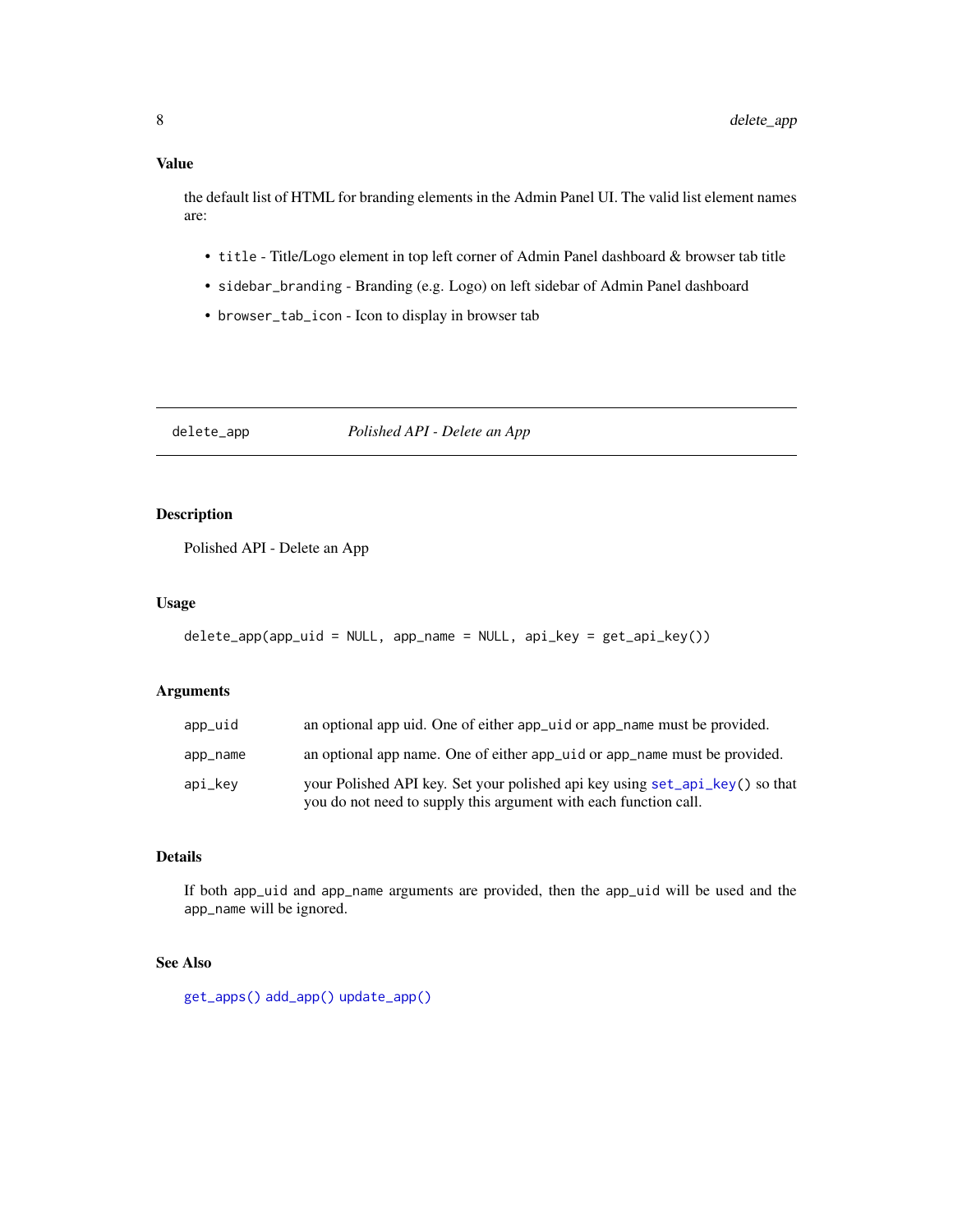<span id="page-8-1"></span><span id="page-8-0"></span>delete\_app\_user *Polished API - Delete an App User*

### Description

Polished API - Delete an App User

### Usage

```
delete_app_user(app_uid, user_uid, api_key = get_api_key())
```
### Arguments

| app_uid  | an app uid.                                                                                                                                      |
|----------|--------------------------------------------------------------------------------------------------------------------------------------------------|
| user uid | a user uid.                                                                                                                                      |
| api_kev  | your Polished API key. Set your polished api key using set_api_key() so that<br>you do not need to supply this argument with each function call. |

### See Also

[get\\_apps\(\)](#page-13-1) [add\\_app\(\)](#page-2-1) [update\\_app\\_user\(\)](#page-36-1)

<span id="page-8-2"></span>

| Polished API - Delete a Role<br>delete_role |
|---------------------------------------------|
|---------------------------------------------|

### Description

Polished API - Delete a Role

### Usage

```
delete_role(role_uid, api_key = get_api_key())
```
### Arguments

| role uid | the role uid of the role to be deleted.                                                                                                          |
|----------|--------------------------------------------------------------------------------------------------------------------------------------------------|
| api_kev  | your Polished API key. Set your polished api key using set_api_key() so that<br>you do not need to supply this argument with each function call. |

### See Also

[get\\_roles\(\)](#page-16-1) [add\\_role\(\)](#page-3-1)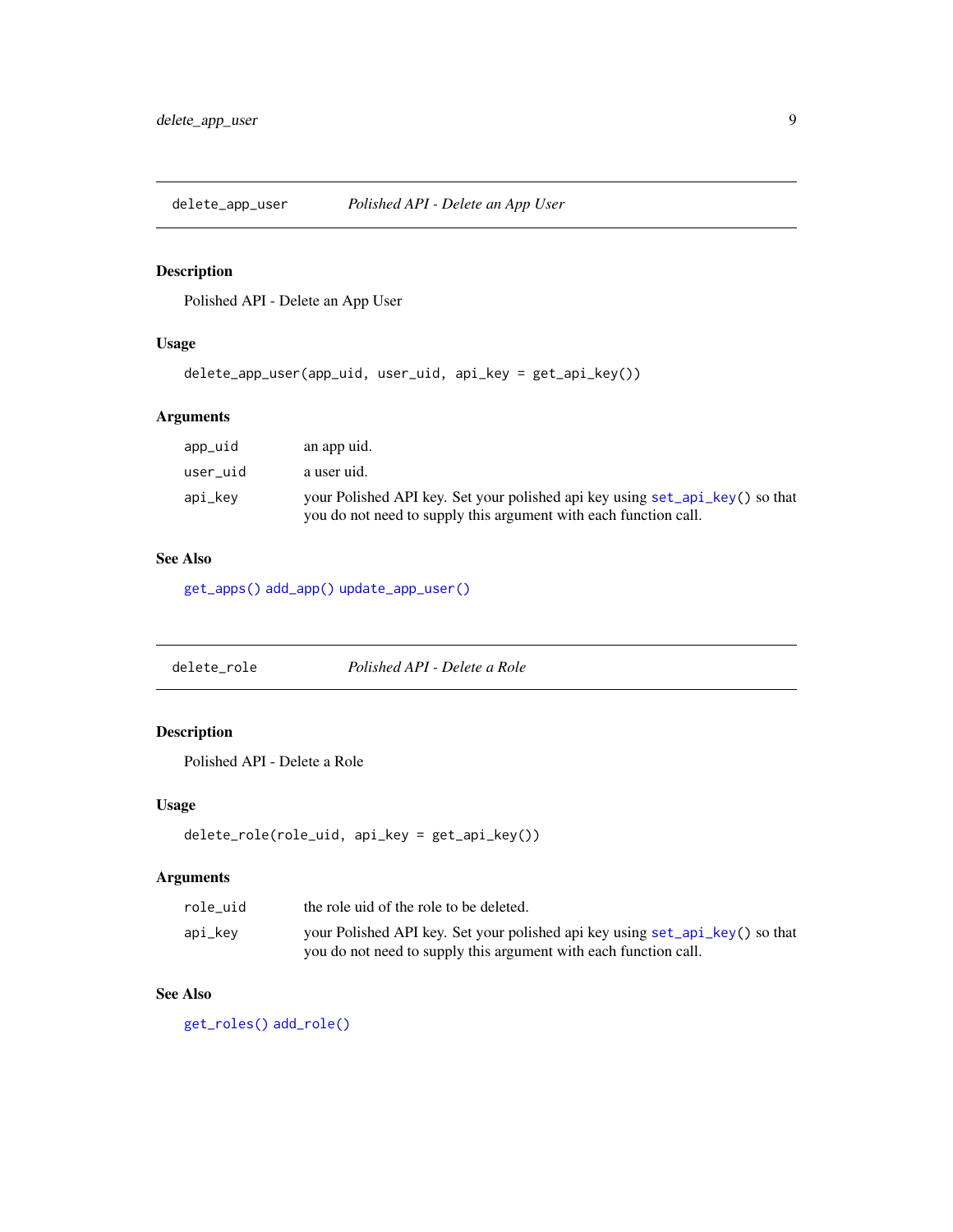<span id="page-9-1"></span><span id="page-9-0"></span>

Polished API - Delete a User

### Usage

delete\_user(user\_uid, api\_key = get\_api\_key())

### Arguments

| user uid | the uid of the user to be deleted.                                           |
|----------|------------------------------------------------------------------------------|
| api_kev  | your Polished API key. Set your polished api key using set_api_key() so that |
|          | you do not need to supply this argument with each function call.             |

### See Also

[get\\_users\(\)](#page-16-2) [add\\_user\(\)](#page-4-1)

<span id="page-9-2"></span>delete\_user\_role *Polished API - Delete a User Role*

### Description

Polished API - Delete a User Role

### Usage

```
delete_user_role(role_uid, user_uid, api_key = get_api_key())
```
### Arguments

| role uid | the role uid of the role to be deleted.                                                                                                          |
|----------|--------------------------------------------------------------------------------------------------------------------------------------------------|
| user uid | the user uid that the role should be removed from.                                                                                               |
| api_kev  | your Polished API key. Set your polished api key using set_api_key() so that<br>you do not need to supply this argument with each function call. |

### See Also

[get\\_user\\_roles\(\)](#page-17-1) [add\\_user\\_role\(\)](#page-4-2)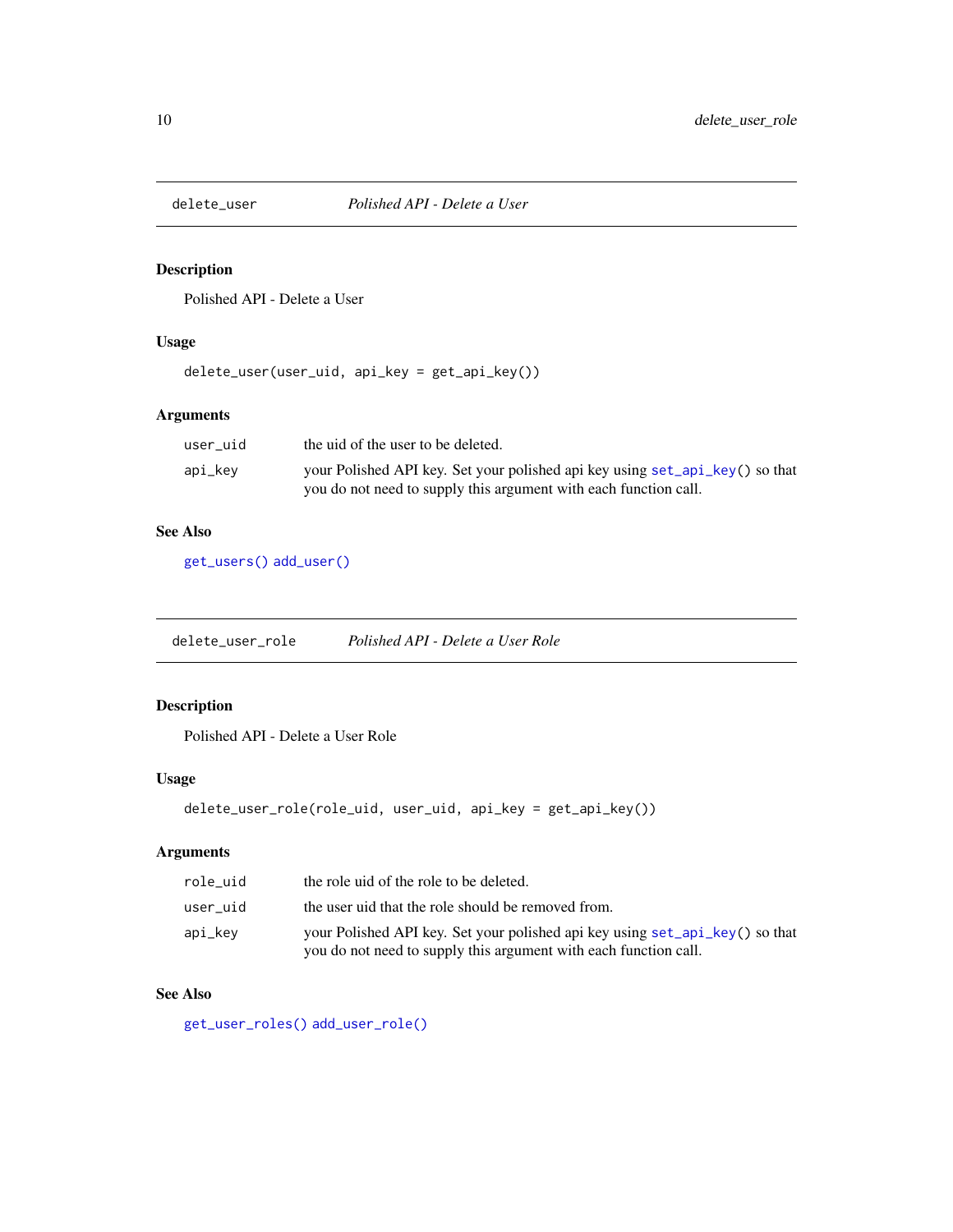<span id="page-10-0"></span>

Deploy a Shiny app to Polished Hosting

### Usage

```
deploy_app(
  app_name,
  app\_dir = "."api_key = get_api_key(),
 launch_browser = TRUE,
  region = "us-east1",
  ram\_gb = 2,
  r_ver = NULL,
  tlmgr = character(0),
 golem_package_name = NULL,
  cache = TRUE
)
```

| app_name       | Your Shiny app's name.                                                                                                                                                                                                                                                                                                                                                                                                                        |
|----------------|-----------------------------------------------------------------------------------------------------------------------------------------------------------------------------------------------------------------------------------------------------------------------------------------------------------------------------------------------------------------------------------------------------------------------------------------------|
| app_dir        | The path to the directory containing your Shiny app.                                                                                                                                                                                                                                                                                                                                                                                          |
| api_key        | Your polished API key. Defaults to Sys.getenv("POLISHED_API_KEY") if<br>set.                                                                                                                                                                                                                                                                                                                                                                  |
| launch_browser | Boolean (default: TRUE) - Whether or not to open your newly deployed app in<br>your default web browser after successful deployment.                                                                                                                                                                                                                                                                                                          |
| region         | the region to deploy the app to on Google Cloud Platform. See https://cloud.<br>google.com/run/docs/locations for all available regions on Google Cloud<br>Platform. Currently, database connections are only supported for us-east1. See<br>https://polished.tech/docs/06-database-connections for details.                                                                                                                                  |
| ram_gb         | the amount of memory (in GiB) to allocate to your Shiny app's server. Valid<br>values are 2, 4, or 8.                                                                                                                                                                                                                                                                                                                                         |
| r_ver          | Character string of desired R version. If kept as NULL (the default), deploy_app()<br>will detect the R version you are currently running. The R version must be a ver-<br>sion supported by an r-ver Docker image. You can see all the r-ver Docker im-<br>age versions of R here https://github.com/rocker-org/rocker-versioned2/<br>tree/master/dockerfiles and here https://github.com/rocker-org/rocker-versioned/<br>tree/master/r-ver. |
| tlmgr          | a character vector of TeX Live packages to install. This is only used if your<br>Shiny app generates PDF documents. Defaults to character (0) for no TeX Live<br>installation. Provide a character vector of your TeX Live package dependencies<br>to have all your TeX Live packages installed at build time.                                                                                                                                |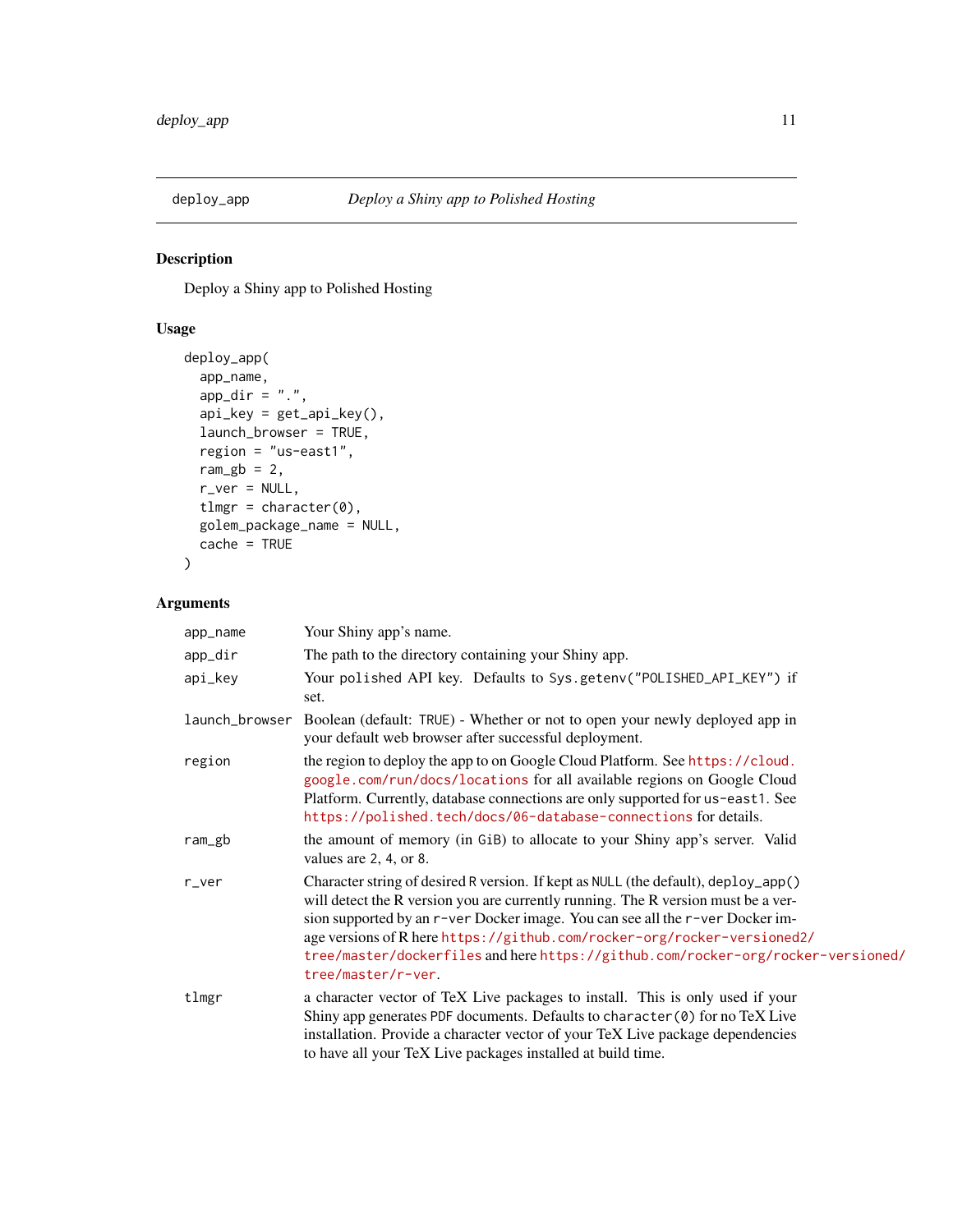<span id="page-11-0"></span>

| golem_package_name |                                                                                                                                                                                                    |
|--------------------|----------------------------------------------------------------------------------------------------------------------------------------------------------------------------------------------------|
|                    | if your Shiny app was created as a package with the golem package, provide the<br>name of the Shiny app package as a character string. Defaults to NULL. Keep as<br>NULL for non golem Shiny apps. |
| cache              | Boolean (default: TRUE) - whether or not to cache the Docker image.                                                                                                                                |

### Examples

```
## Not run:
deploy_app(
  app_name = "polished_example_01",
  app_dir = system.file("examples/polished_example_01", package = "polished"),
  api_key = "<your polished.tech API key>"
\lambda## End(Not run)
```
email\_input *A Shiny email* input

### Description

This is a replica of shiny::textInput() with the HTML input type attribute set to "email" rather than "text".

### Usage

```
email_input(
  inputId,
  label = tagList(shiny::icon("envelope"), "Email"),
  value = ",
 width = NULL,
 placeholder = NULL
\mathcal{L}
```

| inputId     | The input slot that will be used to access the value.                                                                                            |
|-------------|--------------------------------------------------------------------------------------------------------------------------------------------------|
| label       | Display label for the control, or NULL for no label.                                                                                             |
| value       | Initial value.                                                                                                                                   |
| width       | The width of the input, e.g. '400px'.                                                                                                            |
| placeholder | A character string giving the user a hint as to what can be entered into the con-<br>trol. Internet Explorer 8 and 9 do not support this option. |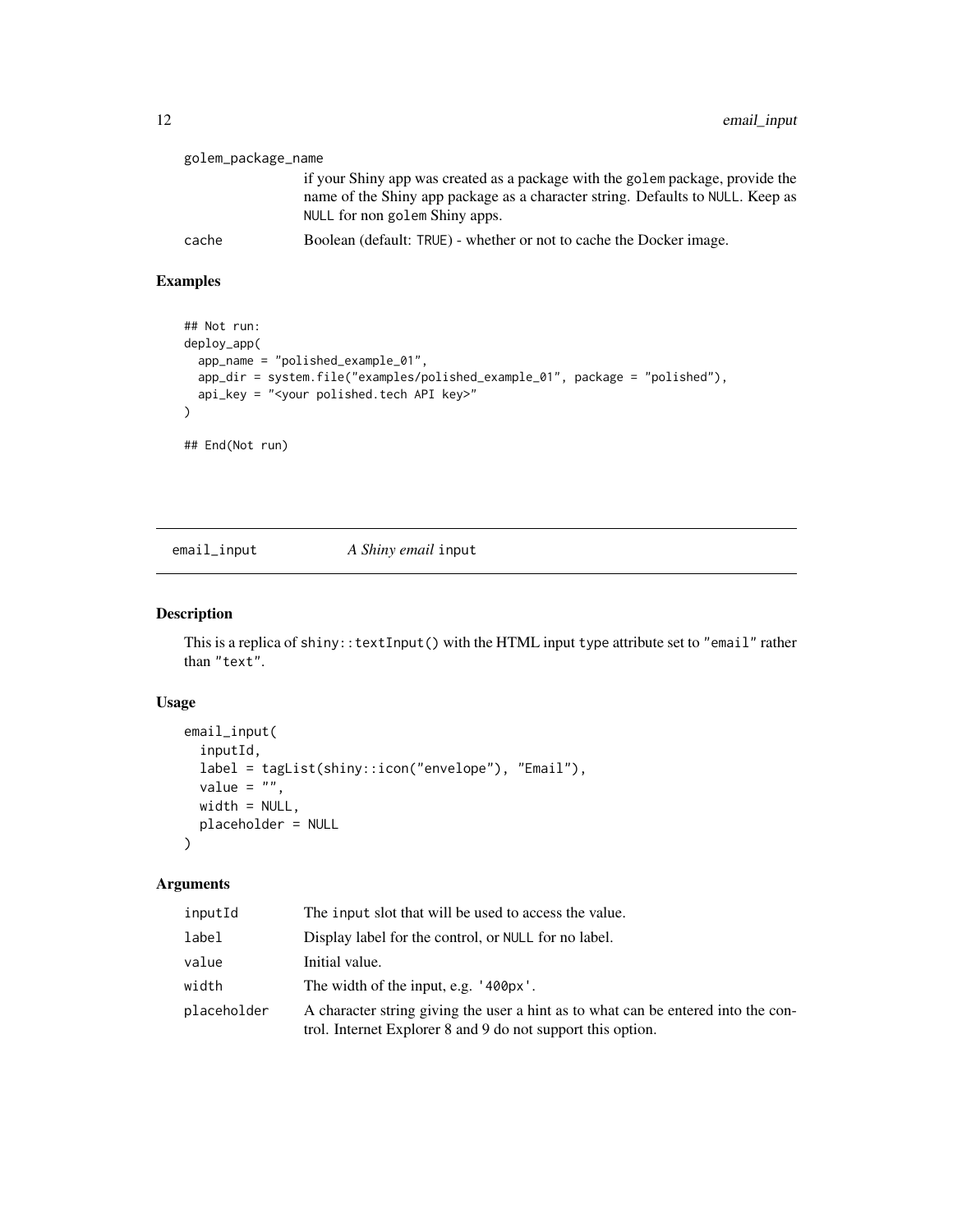<span id="page-12-1"></span><span id="page-12-0"></span>firebase\_dependencies *Load the Firebase JavaScript dependencies into the UI*

### Description

Under the hood, polished uses Firebase JavaScript dependencies to handle Social sign in & user authentication when sign\_in\_providers besides "email" are included in polished\_config(). This function loads the required Firebase JavaScript dependencies in the the UI of your Shiny app.

#### Usage

```
firebase_dependencies(services = c("auth"), firebase_version = "7.15.5")
```
#### Arguments

| services         | character vector of Firebase services to load into the UI. Valid strings are "auth" |
|------------------|-------------------------------------------------------------------------------------|
|                  | (default), "firestore", "functions", "messaging", and "storage"                     |
| firebase_version |                                                                                     |
|                  | character string of the Firebase version. Defaults to "7.15.5".                     |

#### Value

the HTML <script> tags for the Firebase JavaScript dependencies

### Examples

firebase\_dependencies()

firebase\_init *Initialize Firebase*

### Description

Executes a few lines of JavaScript to initialize Firebase. This function should be called in your Shiny UI immediately after [firebase\\_dependencies](#page-12-1).

#### Usage

firebase\_init(firebase\_config)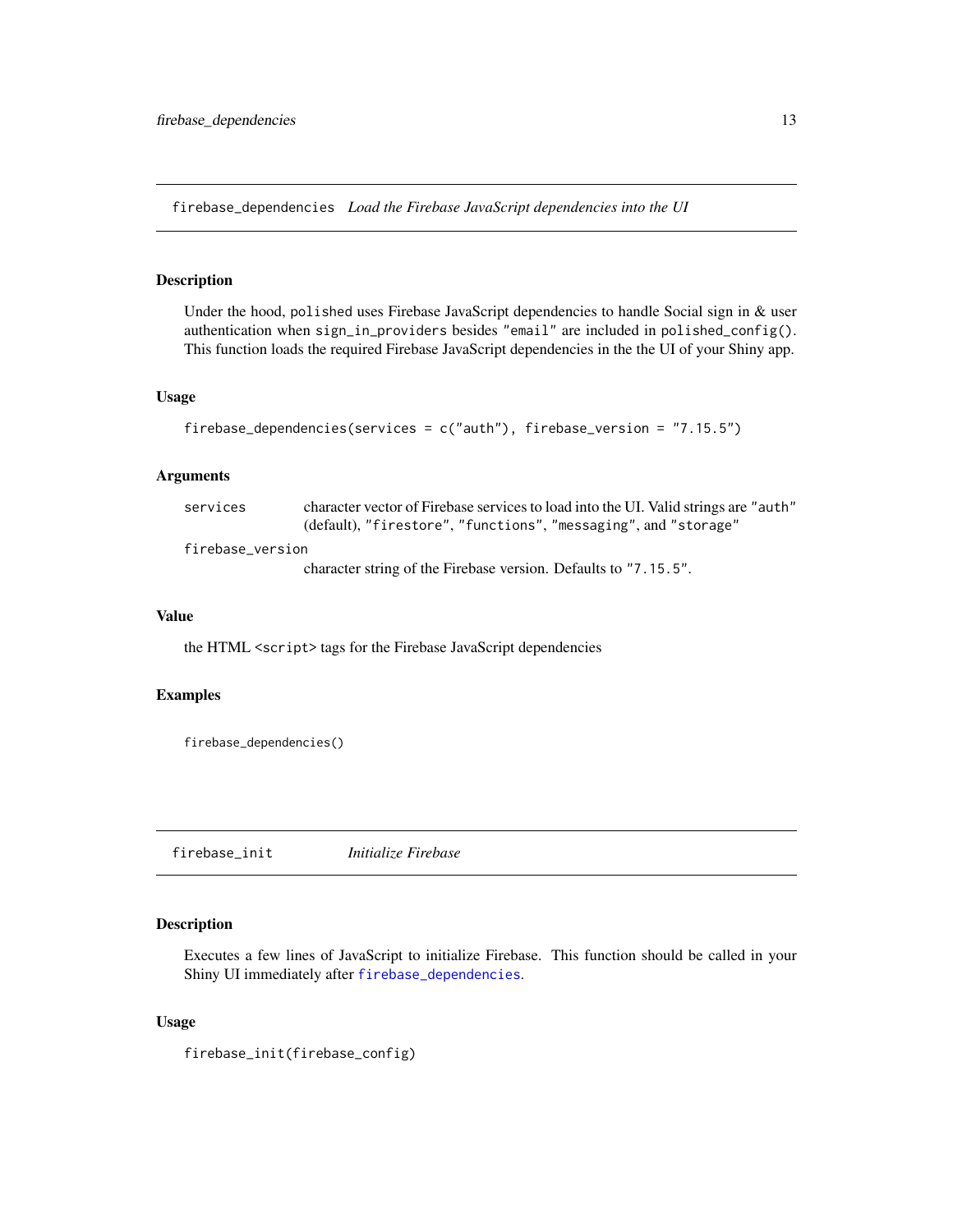### Arguments

firebase\_config

named list of firebase configuration values. Required values are:

- apiKey
- authDomain
- projectId

### Value

a character string of JavaScript code to initialize Firebase

### Examples

```
## Not run:
my_config <- list(
  apiKey = "your Firebase API key",
  authDomain = "your Firebase auth domain",
  projectId = "your Firebase Project ID"
\mathcal{L}firebase_init(my_config)
## End(Not run)
```
<span id="page-13-1"></span>get\_apps *Polished API - Get App(s)*

### Description

Polished API - Get App(s)

### Usage

```
get_apps(app_uid = NULL, app_name = NULL, api_key = get_api_key())
```

| app_uid  | an optional app uid.                                                                                                                             |
|----------|--------------------------------------------------------------------------------------------------------------------------------------------------|
| app_name | an optional app name.                                                                                                                            |
| api_kev  | your Polished API key. Set your polished api key using set_api_key() so that<br>you do not need to supply this argument with each function call. |

<span id="page-13-0"></span>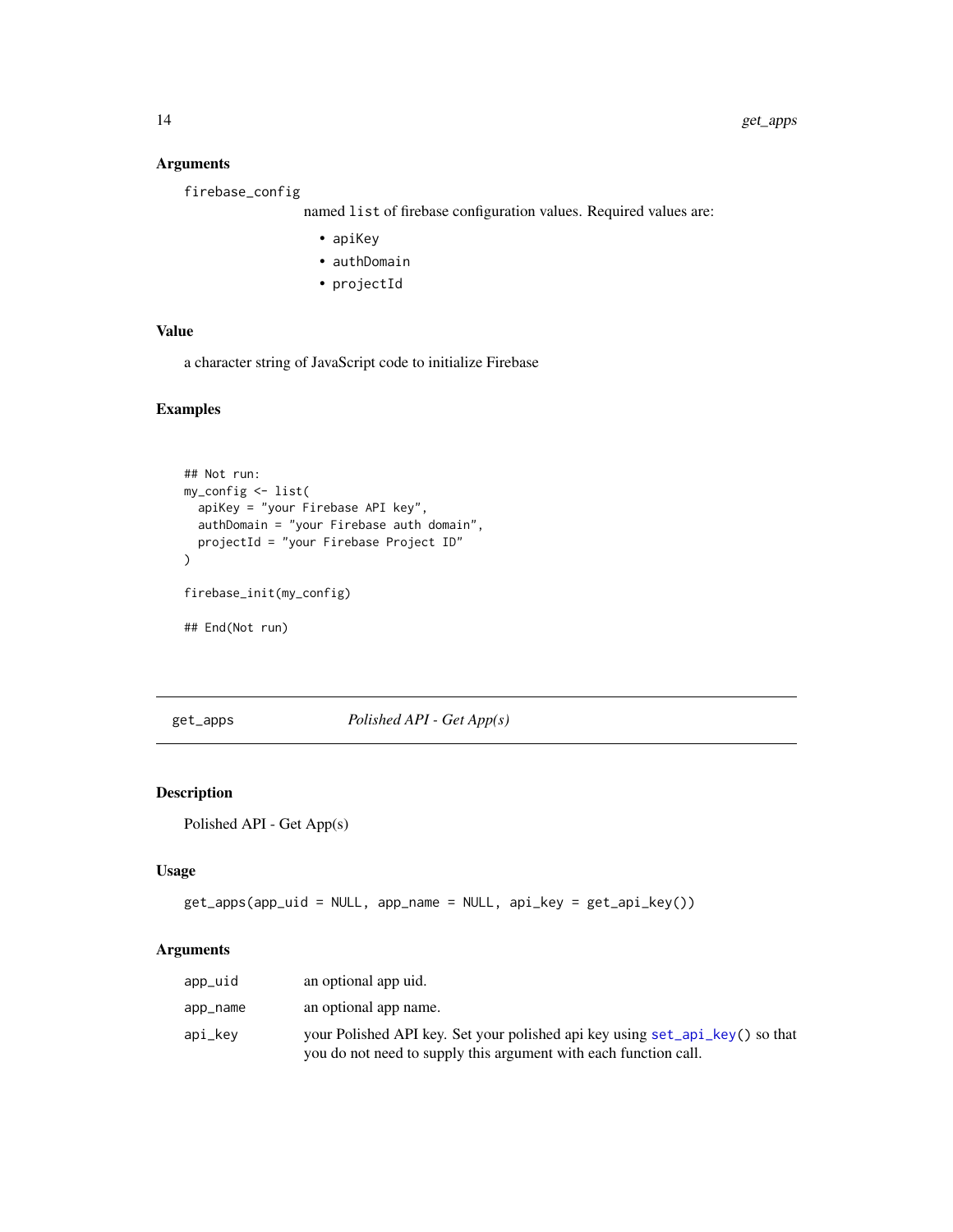### <span id="page-14-0"></span>Details

If both the app\_uid and app\_name are NULL, then all the apps in your account will be returned. If either app\_uid or app\_name are not NULL, then a single app will be returned (assuming the app exists). If both the app\_uid and app\_name are provided, then the app\_uid will be used, and the app\_name will be ignored. If the app does not exists, a zero row tibble will be returned.

#### Value

an object of class polished\_api\_res. The content of the object is a tibble of app(s) with the following columns:

- uid
- app\_name
- app\_url
- created\_at
- modified at

#### See Also

[add\\_app\(\)](#page-2-1) [update\\_app\(\)](#page-35-1) [delete\\_app\(\)](#page-7-1)

<span id="page-14-1"></span>get\_app\_users *Polished API - Get App(s) User(s)*

### Description

Polished API - Get App(s) User(s)

#### Usage

```
get_app_users(
  app\_uid = NULL,user_uid = NULL,
 email = NULL,api_key = get_api_key()
)
```

| app_uid  | an optional app uid.                                                                                                                             |
|----------|--------------------------------------------------------------------------------------------------------------------------------------------------|
| user_uid | an optional user uid.                                                                                                                            |
| email    | an optional user email address.                                                                                                                  |
| api_kev  | your Polished API key. Set your polished api key using set_api_key() so that<br>you do not need to supply this argument with each function call. |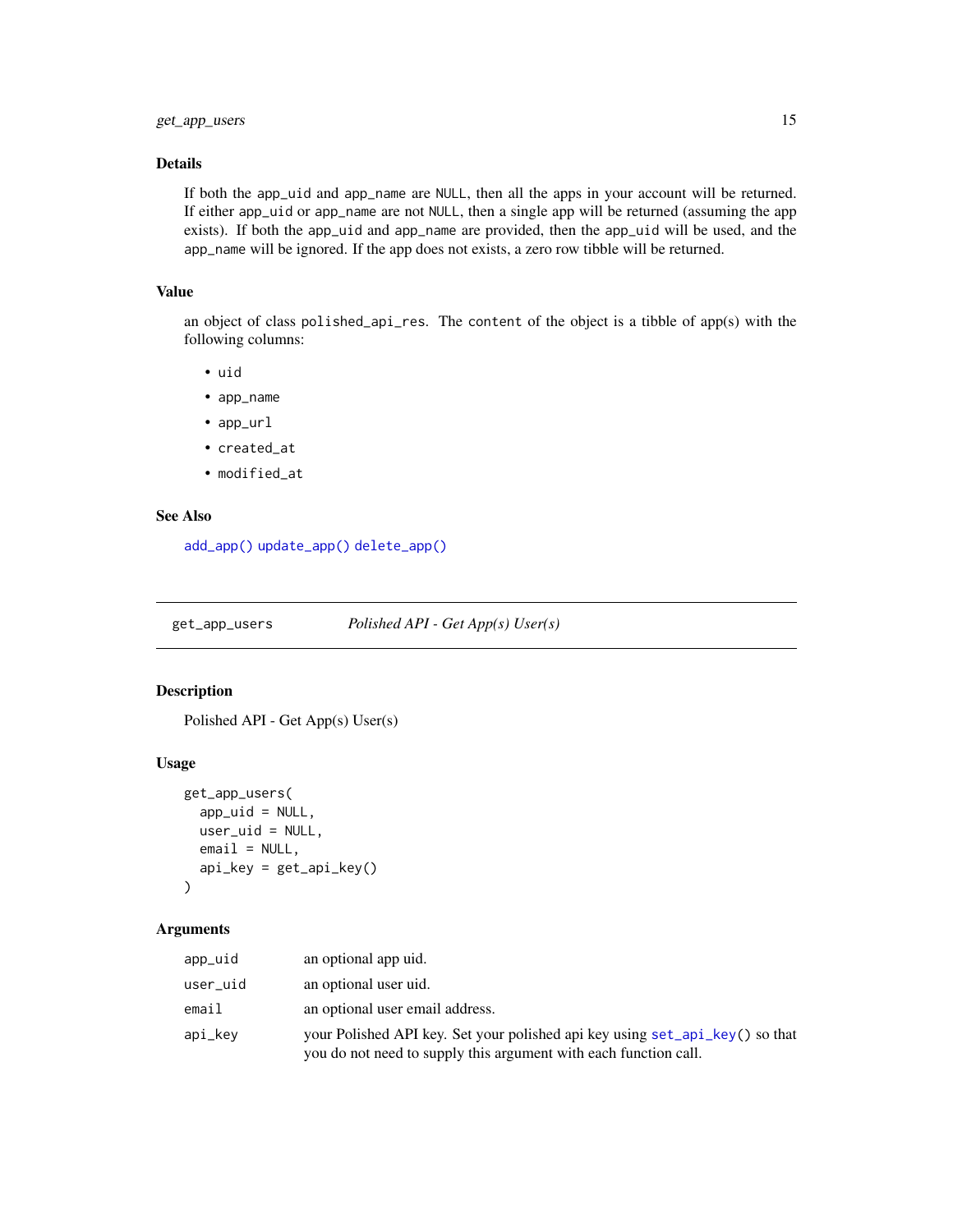### <span id="page-15-0"></span>Details

If app\_uid, user\_uid, & email are all NULL, then all app users will be returned.

#### Value

an object of class polished\_api\_res. The content of the object is a tibble of app(s) with the following columns:

- uid
- app\_uid
- user\_uid
- is\_admin
- created\_at
- email

#### See Also

[add\\_app\\_user\(\)](#page-2-2) [update\\_app\\_user\(\)](#page-36-1) [delete\\_app\\_user\(\)](#page-8-1)

get\_dependent\_packages

*get packages required to run R code*

### Description

Note: this function is copied from the automagic R package. We are including it in polished while we await the merging of this PR <https://github.com/cole-brokamp/automagic/pull/17> and a new CRAN release of automagic.

### Usage

get\_dependent\_packages(directory = getwd())

#### Arguments

directory folder to search for R and Rmd files

### Details

parses all R and Rmd files in a directory and uses automagic::parse\_packages to find all R packages required for the code to run

### Value

a vector of package names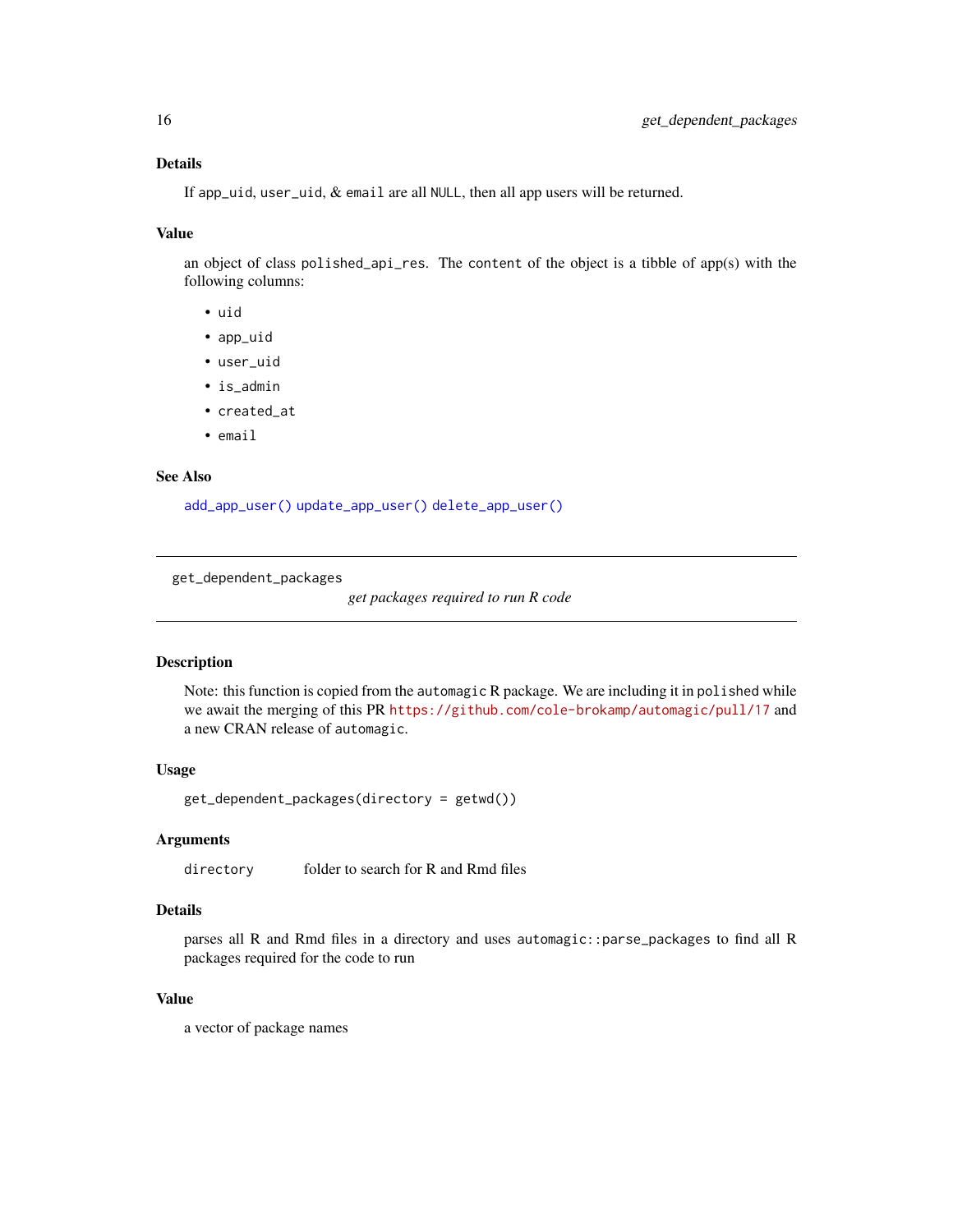<span id="page-16-1"></span><span id="page-16-0"></span>

Polished API - Get Role(s)

### Usage

get\_roles(role\_uid = NULL, api\_key = get\_api\_key())

#### Arguments

| role uid | an optional role uid.                                                        |
|----------|------------------------------------------------------------------------------|
| api_key  | your Polished API key. Set your polished api key using set_api_key() so that |
|          | you do not need to supply this argument with each function call.             |

### Value

an object of class polished\_api\_res. The content of the object is a tibble of user(s) with the following columns:

- uid
- role\_name
- created\_at

### See Also

[add\\_role\(\)](#page-3-1) [delete\\_role\(\)](#page-8-2)

<span id="page-16-2"></span>get\_users *Polished API - Get User(s)*

### Description

Polished API - Get User(s)

### Usage

```
get_users(user_uid = NULL, email = NULL, api_key = get_api_key())
```

| user_uid | an optional user uid.                                                        |
|----------|------------------------------------------------------------------------------|
| email    | an optional user email.                                                      |
| api_kev  | your Polished API key. Set your polished api key using set_api_key() so that |
|          | you do not need to supply this argument with each function call.             |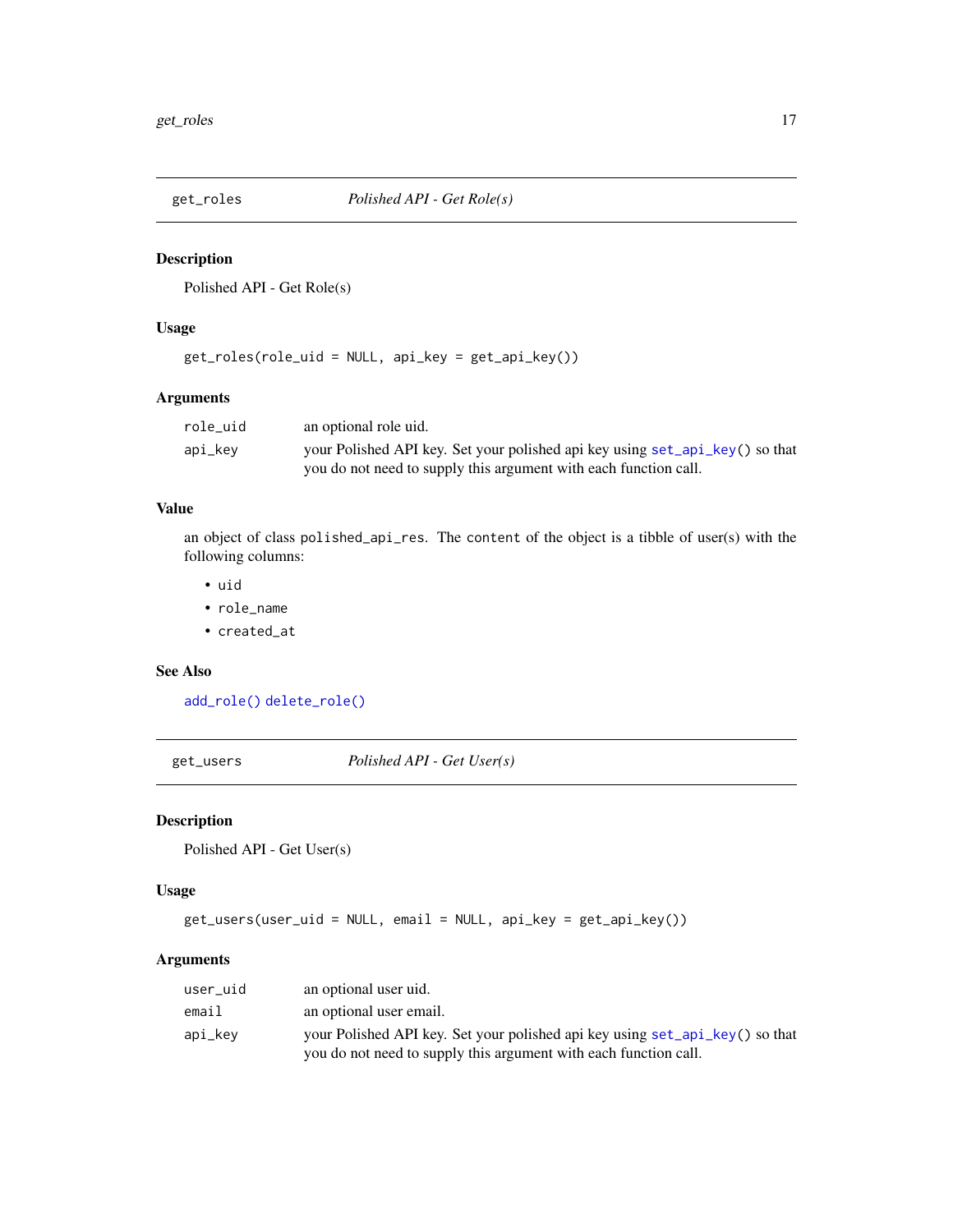### Details

If both the user\_uid and email are NULL, then all the users in your account will be returned. If either user\_uid or email are not NULL, then a single user will be returned (assuming the user exists). If both the user\_uid and email are provided, then the user\_uid will be used, and the email will be ignored. If the user does not exists, a zero row tibble will be returned.

#### Value

an object of class polished\_api\_res. The content of the object is a tibble of users(s) with the following columns:

- uid
- email
- email\_verified
- created\_by
- created\_at
- modified\_by
- modified\_at
- is\_password\_set

### See Also

[add\\_user\(\)](#page-4-1) [delete\\_user\(\)](#page-9-1)

<span id="page-17-1"></span>get\_user\_roles *Polished API - Get User Role(s)*

### Description

Polished API - Get User Role(s)

#### Usage

```
get_user_roles(user_uid = NULL, role_uid = NULL, api_key = get_api_key())
```

| user_uid | an optional user uid.                                                                                                                            |
|----------|--------------------------------------------------------------------------------------------------------------------------------------------------|
| role uid | an optional role uid.                                                                                                                            |
| api_kev  | your Polished API key. Set your polished api key using set_api_key() so that<br>you do not need to supply this argument with each function call. |

<span id="page-17-0"></span>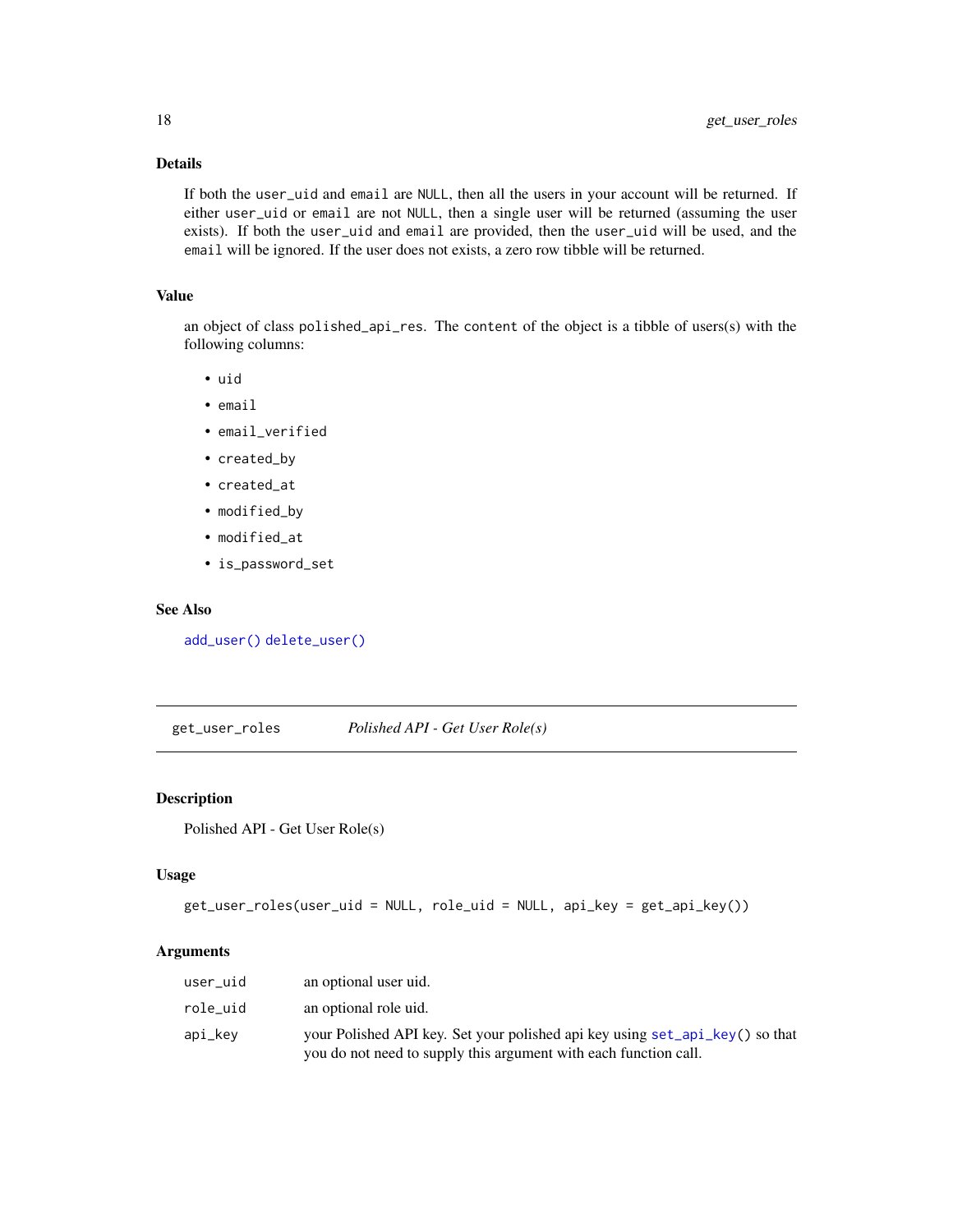### <span id="page-18-0"></span>password\_input 19

### Value

an object of class polished\_api\_res. The "content" of the object is a tibble of users(s) with the following columns:

- role\_uid
- role\_name,
- user\_uid,
- user name,
- created\_at

### See Also

[add\\_user\\_role\(\)](#page-4-2) [delete\\_user\\_role\(\)](#page-9-2)

password\_input *A modification of* shiny::passwordInput

#### Description

This modified version of Shiny's passwordInput() does not actually send the password to our Shiny server. It is just a regular password input that always keeps your user's password on the client. The password is used to sign the user in and then converted to a JWT by Firebase, all on the client, before it is sent to your Shiny server.

#### Usage

```
password_input(
  input_id,
  label = htmltools::tagList(icon("unlock-alt"), "Password"),
 value = ",
 style = ",
 placeholder = NULL
)
```

| input_id    | The input slot that will be used to access the value.                                                                                            |
|-------------|--------------------------------------------------------------------------------------------------------------------------------------------------|
| label       | Display label for the control, or NULL for no label.                                                                                             |
| value       | Initial value.                                                                                                                                   |
| style       | Character string of in-line CSS to style the input.                                                                                              |
| placeholder | A character string giving the user a hint as to what can be entered into the con-<br>trol. Internet Explorer 8 and 9 do not support this option. |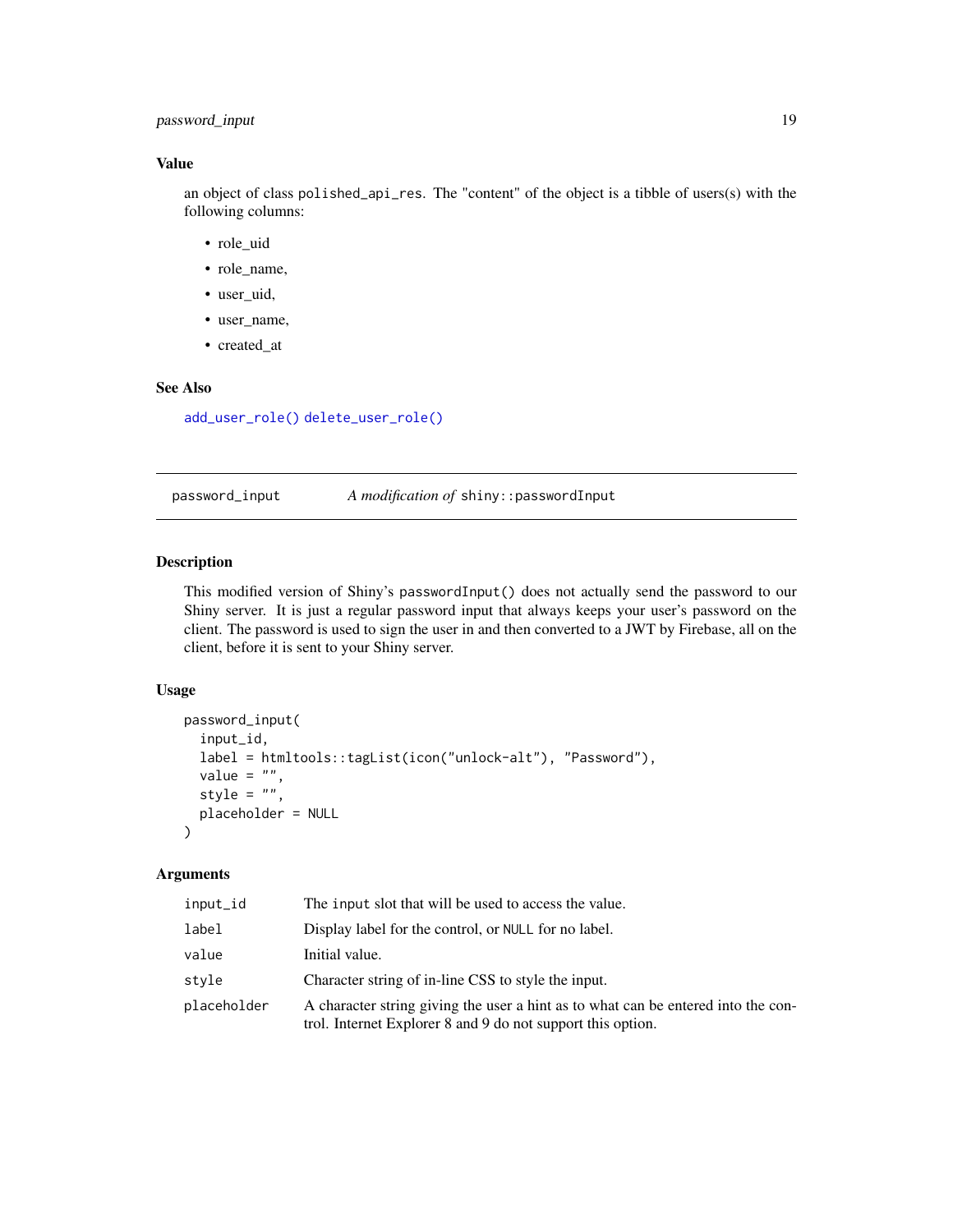<span id="page-19-0"></span>polished\_api\_res *Send GET Request to the Polished API*

#### Description

Send GET Request to the Polished API

#### Usage

polished\_api\_res(resp)

### Arguments

resp a Polished API response

### Value

an S3 object of class "polished\_api\_res".

<span id="page-19-1"></span>polished\_config *global configuration for* polished *authentication*

### Description

global configuration for polished authentication

#### Usage

```
polished_config(
  app_name,
  api\_key = get\_api\_key(),
  firebase_config = NULL,
  admin_mode = FALSE,
  is_invite_required = TRUE,
  sign_in_providers = "email",
  is_email_verification_required = TRUE,
  sentry_dsn = NULL,
  cookie_expires = 365L,
  is_auth_required = TRUE
)
global_sessions_config(...)
```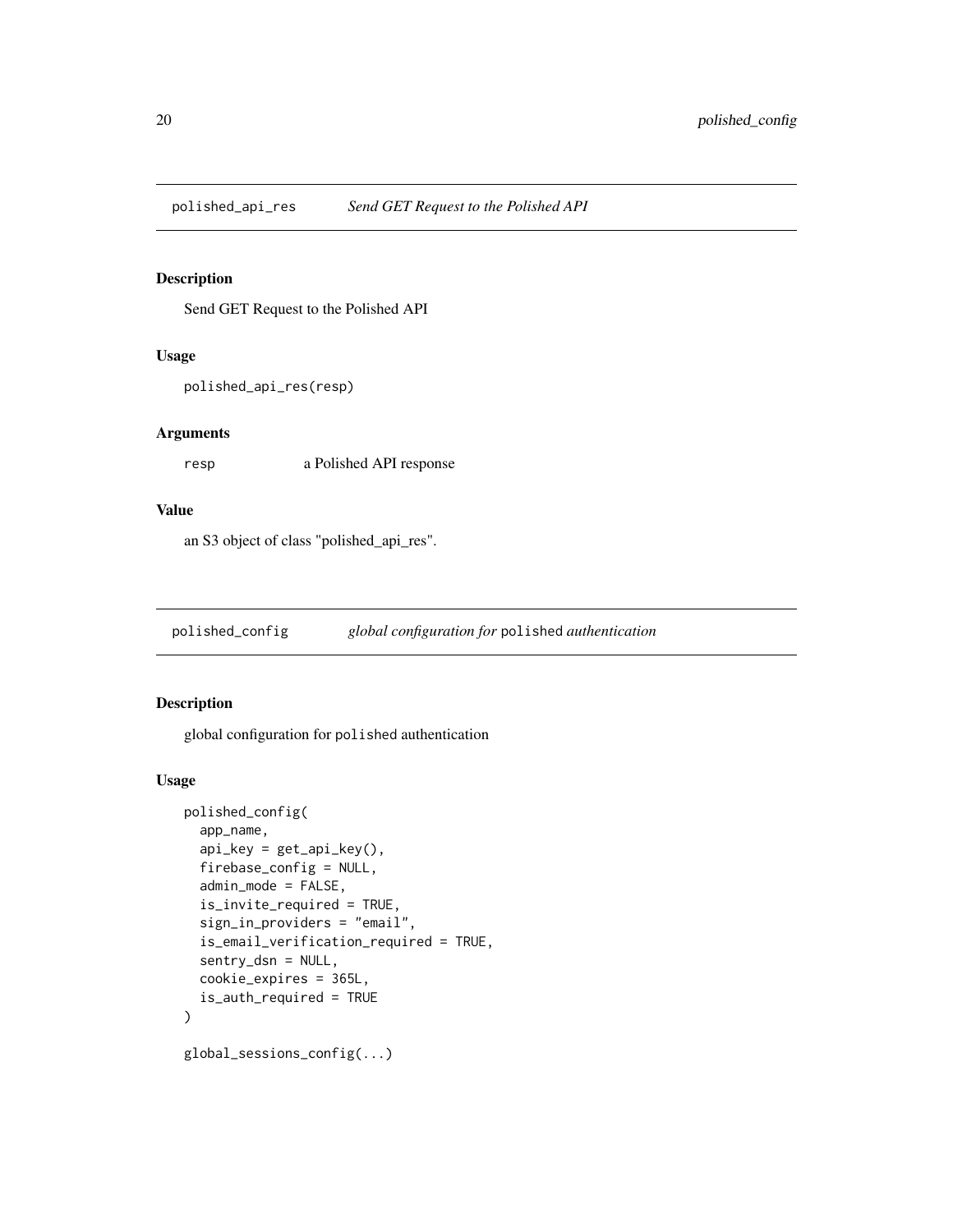### <span id="page-20-0"></span>polished\_config 21

### Arguments

| the name of the Shiny app.                                                                                                                                                                                                                                                                                                         |
|------------------------------------------------------------------------------------------------------------------------------------------------------------------------------------------------------------------------------------------------------------------------------------------------------------------------------------|
| the polished API key, available at https://dashboard.polished.tech.                                                                                                                                                                                                                                                                |
| firebase_config                                                                                                                                                                                                                                                                                                                    |
| if using Social Sign In (see https://polished.tech/docs/03-social-sign-in<br>for more documentation), a list containing your Firebase project configuration<br>(Default: NULL). This list should have the following named elements:                                                                                                |
| • apiKey<br>• authDomain<br>• projectId                                                                                                                                                                                                                                                                                            |
| FALSE by default. Set to TRUE to enter the polished Admin Panel without need-<br>ing to register and sign in. This is useful during development for inviting the<br>first users to your app. Make sure to set admin_mode = FALSE before deploying<br>your app.                                                                     |
| is_invite_required                                                                                                                                                                                                                                                                                                                 |
| TRUE by default. Whether or not to require the user to have an invite before<br>registering/signing in                                                                                                                                                                                                                             |
| sign_in_providers                                                                                                                                                                                                                                                                                                                  |
| a character vector of sign in providers to enable. Valid values are "google"<br>"email", "microsoft", and/or "facebook". Defaults to "email".                                                                                                                                                                                      |
| is_email_verification_required                                                                                                                                                                                                                                                                                                     |
| TRUE by default. Whether or not to require the user to verify their email before<br>accessing your Shiny app.                                                                                                                                                                                                                      |
| either NULL, the default, or your Sentry project's DSN.                                                                                                                                                                                                                                                                            |
| cookie_expires the number of days before a user's cookie expires. Set to NULL to force Sign<br>Out at session end. This argument is passed to the expires option in js-cookie:<br>https://github.com/js-cookie/js-cookie#expires. Default value is 365L<br>(i.e. 1 year)                                                           |
| is_auth_required                                                                                                                                                                                                                                                                                                                   |
| TRUE by default. Whether or not to require users to be signed in to access the<br>app. It can be useful to set this argument to FALSE if you want to allow users<br>to do certain actions (such as viewing charts and tables) without signing in, and<br>only require users to sign in if they want to save data to your database. |
| arguments to pass to polished_config                                                                                                                                                                                                                                                                                               |
|                                                                                                                                                                                                                                                                                                                                    |

### Details

This is the primary function for configuring polished. It configures your app's instance of the Polished class that manages polished authentication. Call this function in your global.R file. See [https://github.com/Tychobra/polished/blob/master/inst/examples/polished\\_exam](https://github.com/Tychobra/polished/blob/master/inst/examples/polished_example_01/global.R)ple\_ [01/global.R](https://github.com/Tychobra/polished/blob/master/inst/examples/polished_example_01/global.R) for a complete example.

### Examples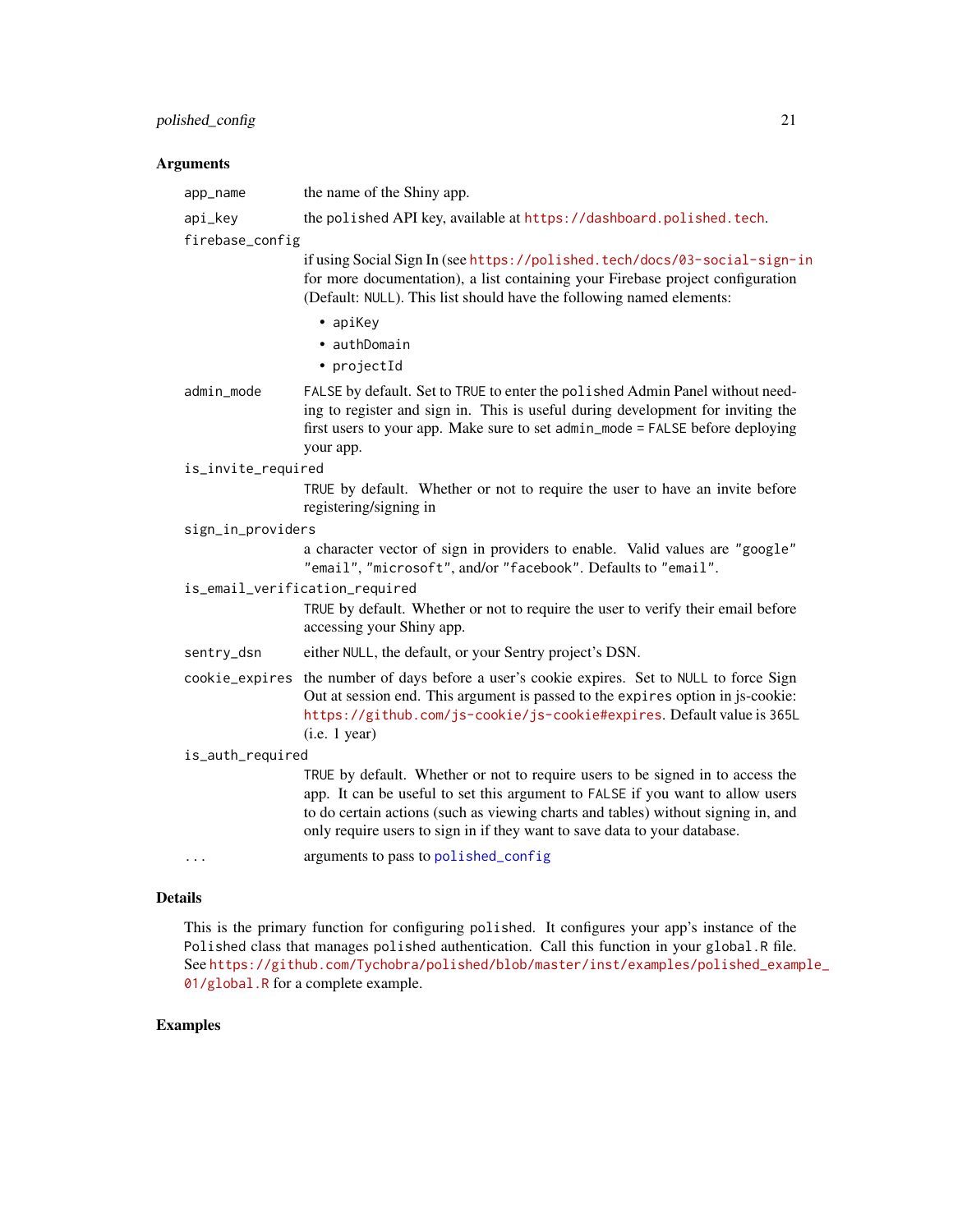```
## Not run:
# global.R
polished_config(
  app_name = "<your app name>",
  api_key = "<your API key>",
  firebase_config = list(
   apiKey = "<Firebase apiKey>",
   authDomain = "<Firebase authDomain",
   projectId = "<Firebase projectId>"
  ),
  sign_in_providers = c(
    "email",
    "google",
    "microsoft"
 )
)
## End(Not run)
```
print.polished\_api\_res

*print polished\_api\_res*

### Description

Generic print function for polished\_api\_res S3 class.

### Usage

```
## S3 method for class 'polished_api_res'
print(x, \ldots)
```

| X        | an S3 object of class polished_api_res. |
|----------|-----------------------------------------|
| $\cdots$ | additional arguments.                   |

<span id="page-21-0"></span>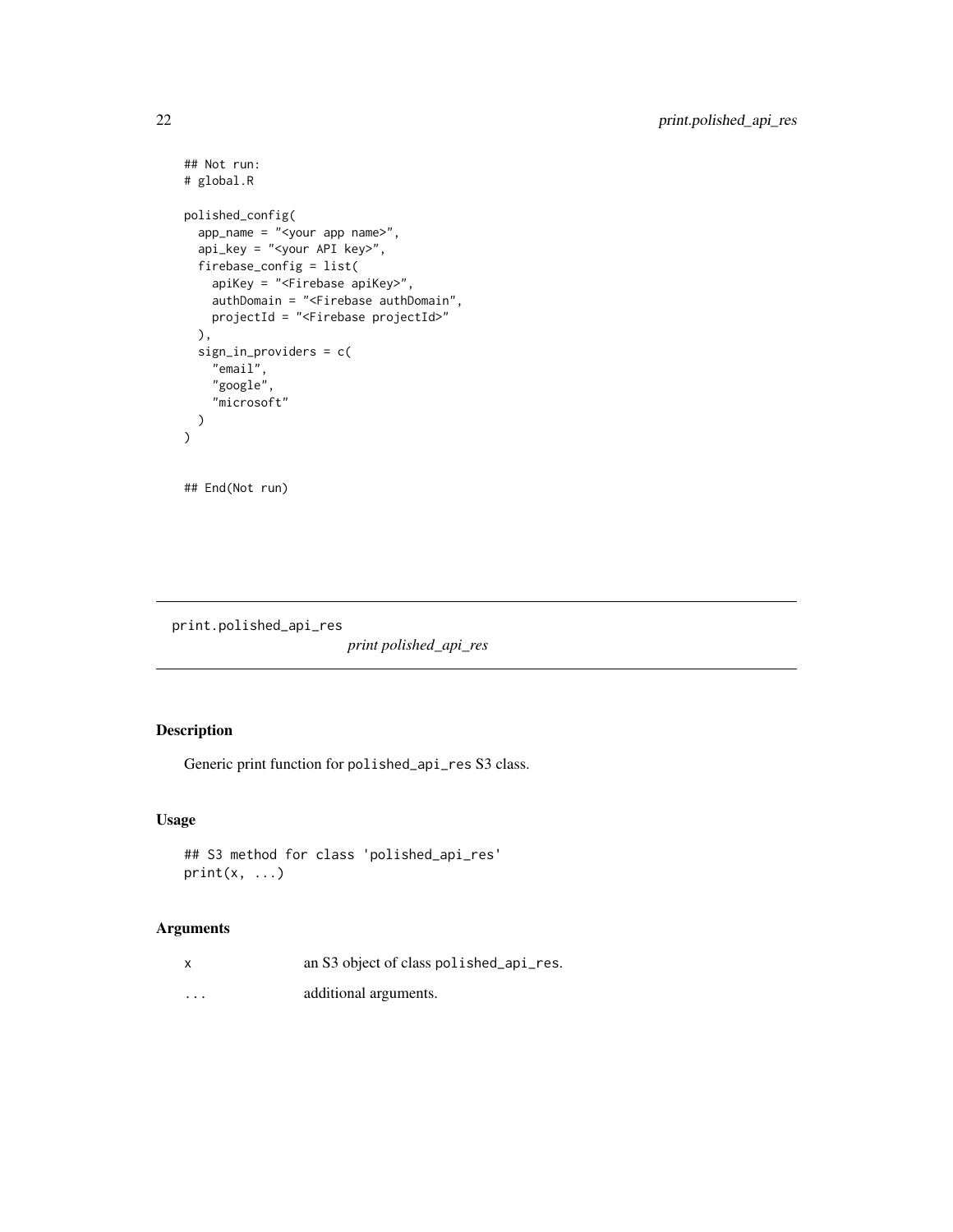<span id="page-22-0"></span>profile\_module *Profile Module Server*

### Description

The server logic to accompany the [profile\\_module\\_ui](#page-22-1).

### Usage

profile\_module(input, output, session)

### Arguments

| input   | the Shiny server input   |
|---------|--------------------------|
| output  | the Shiny server output  |
| session | the Shiny server session |

<span id="page-22-1"></span>

| profile_module_ui | Profile Module UI |
|-------------------|-------------------|
|                   |                   |

### Description

Generates the UI for a user profile dropdown button to be used with the shinydashboard package.

### Usage

```
profile_module_ui(id, other_lis = NULL)
```

| id        | the Shiny module id.                                                                                                                                       |
|-----------|------------------------------------------------------------------------------------------------------------------------------------------------------------|
| other lis | additional <12> HTML tags to place between the email address and the Sign<br>out button in the user profile dropdown. This is often used to add a user "My |
|           | Account" page/app where the user can set their account settings.                                                                                           |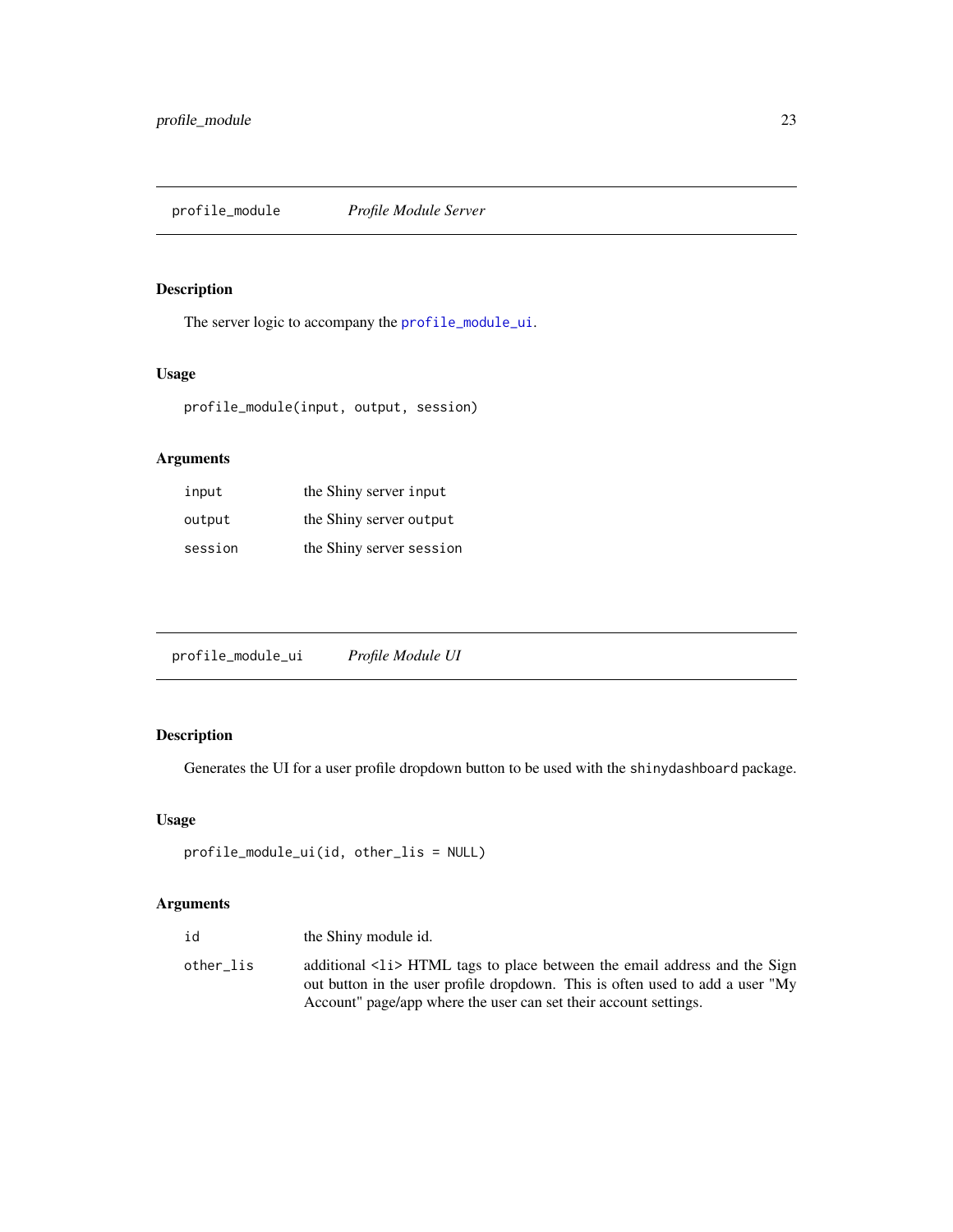<span id="page-23-0"></span>

Creates the HTML UI of the "Sign in with \*" buttons. These buttons are only necessary if you enable Social Sign In via the sign\_in\_providers argument passed to [polished\\_config](#page-19-1).

### Usage

```
providers_ui(
  ns,
  sign_in_providers = c("google", "email"),
  title = "Sign In",
  fancy = TRUE\mathcal{L}
```
#### Arguments

| ns                | the Shiny namespace function created with $\text{shiny}: \text{NS}()$ .                                                                       |
|-------------------|-----------------------------------------------------------------------------------------------------------------------------------------------|
| sign_in_providers |                                                                                                                                               |
|                   | a character vector of sign in providers to enable. Valid values are "google"<br>"email", "microsoft", and/or "facebook". Defaults to "email". |
| title             | The title to be used above the provider buttons. Set to NULL to not include                                                                   |
| fancy             | Should the buttons be large and colorful?                                                                                                     |

#### Value

the HTML UI of the "Sign in with \*" buttons.

remove\_query\_string *Remove the URL query*

#### Description

Remove the entire query string from the URL. This function should only be called inside the server function of your Shiny app.

### Usage

```
remove_query_string(
  session = shiny::getDefaultReactiveDomain(),
  mode = "replace"
\mathcal{L}
```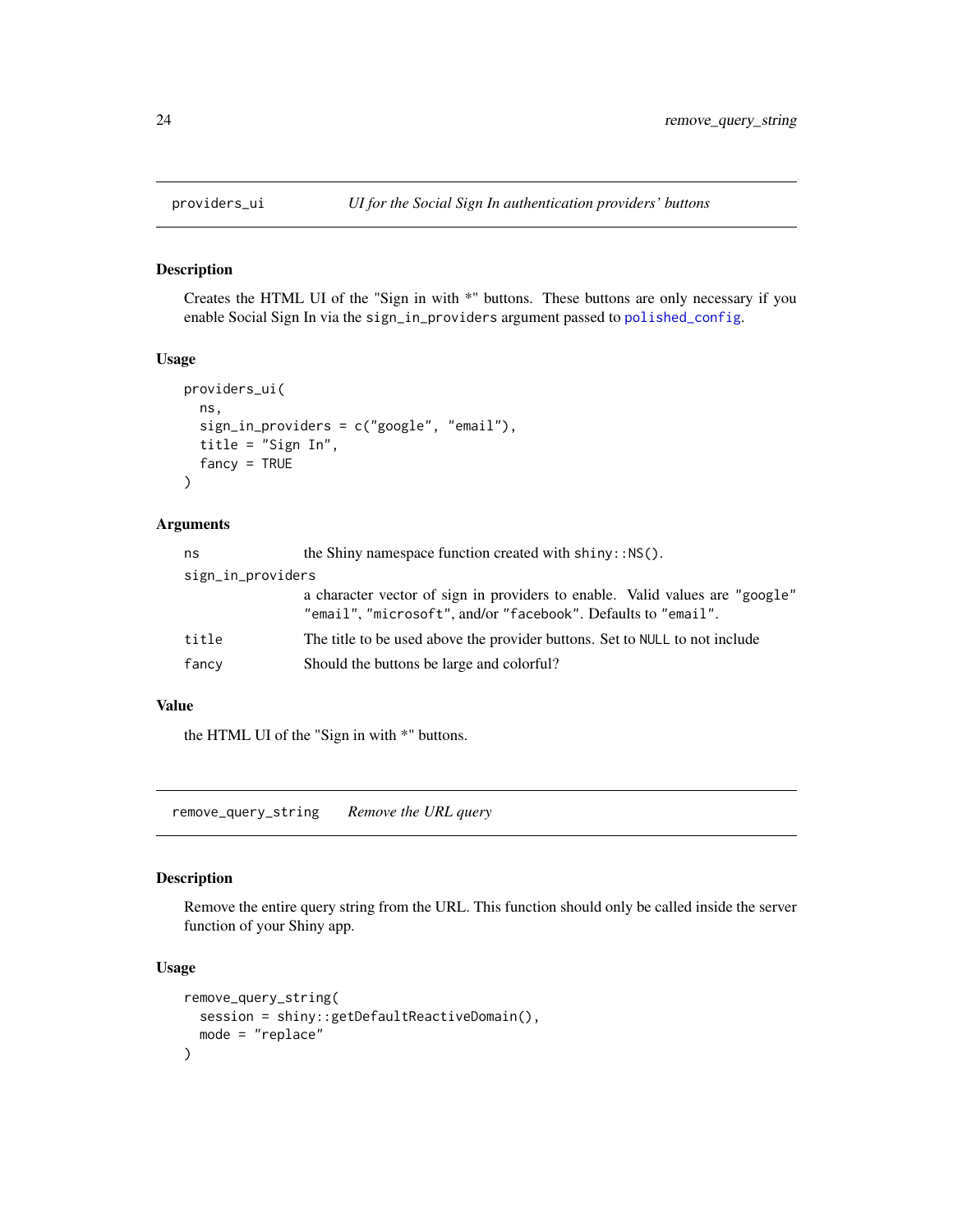### <span id="page-24-0"></span>secure\_rmd 25

#### **Arguments**

| session | the Shiny session                                                                        |
|---------|------------------------------------------------------------------------------------------|
| mode    | the mode to pass to shiny::updateQueryString(). Valid values are "replace"<br>or "push". |

secure\_rmd *Render and secure R Markdown document*

### **Description**

secure\_rmd() can be used to render (or run) and secure many types of R Markdown documents. Rendering is handled either by rmarkdown::render or, if using shiny, a shiny app is constructed, and the then the output is secured with polished authentication.

#### Usage

```
secure_rmd(
  rmd_file_path,
 polished_config_args = list(),
  sign_in_page_args = list(),
  sign_out_button = NULL
)
```
### Arguments

rmd\_file\_path the path the to .Rmd file.

```
polished_config_args
```
arguments to be passed to [polished\\_config](#page-19-1). (NOTE: Values passed in this list will override YAML header values if both provided).

#### sign\_in\_page\_args

a named list() to customize the Sign In page UI. Valid names are color, company\_name, logo, & background\_image. (NOTE: Values passed in this list will override YAML header values if both provided).

```
sign_out_button
```
A shiny::actionButton or shiny::actionLink with inputId = "sign\_out". If this argument is left as NULL, secure\_rmd will attempt to add in an appropriate sign out button/link depending on the output format of your .Rmd document. Set this argument to list() to not include a sign out button.

#### Value

a Shiny app object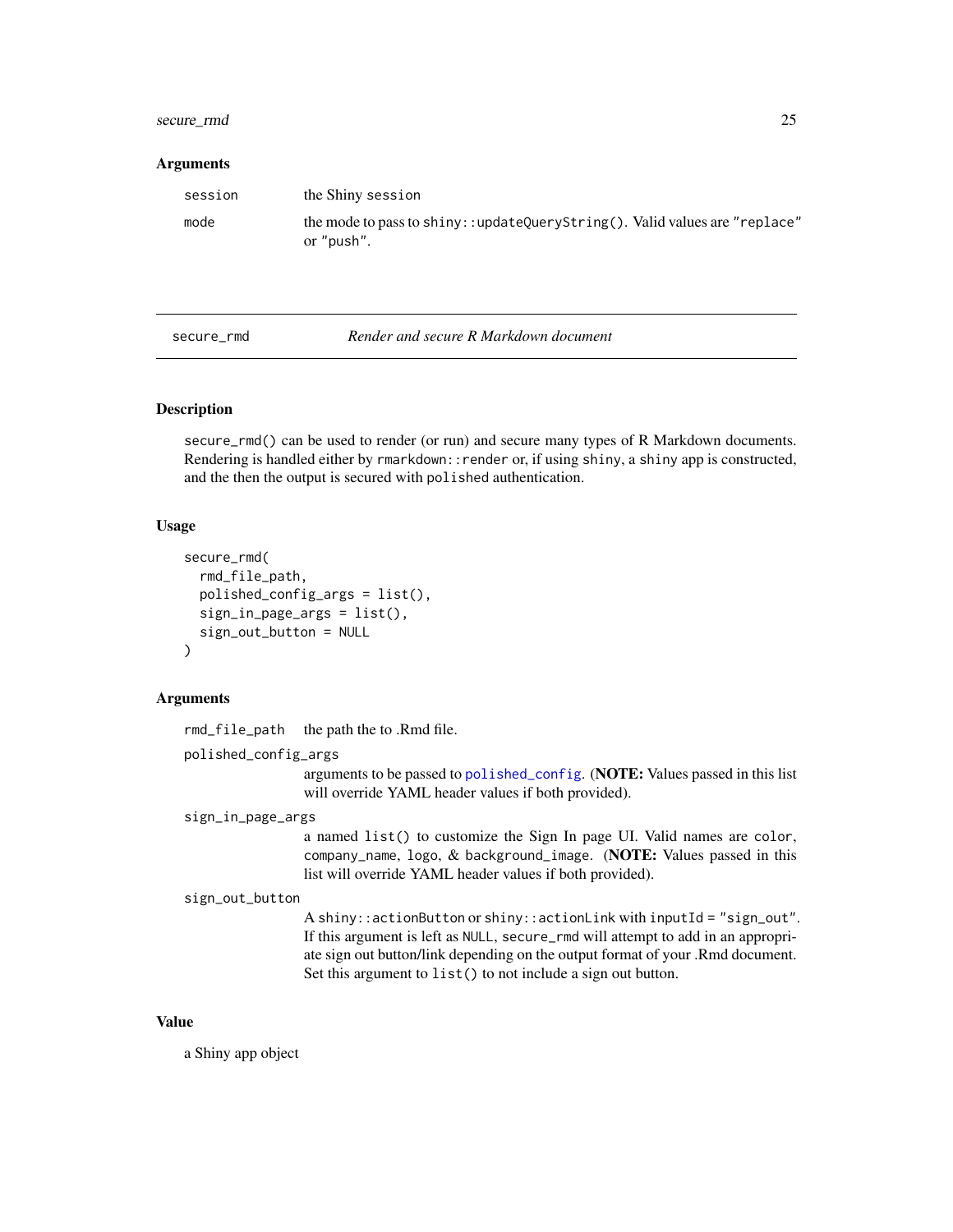#### Examples

```
## Not run:
secure_rmd(system.file("examples/rmds/flexdashboard.Rmd", package = "polished"))
secure_rmd(
 system.file("examples/rmds/flexdashboard.Rmd", package = "polished"),
 polished_config_args = list(
    # any values in this list will override values in YAML header
   app_name = "different_name"
 ),
 sign_in_page_args = list(
   color = "#FF5700"
 )
)
secure_rmd(system.file("examples/rmds/flexdashboard_shiny.Rmd", package = "polished"))
secure_rmd(system.file("examples/rmds/html_document.Rmd", package = "polished"))
secure_rmd(system.file("examples/rmds/pdf_document.Rmd", package = "polished"))
io_file_path <- system.file(
  "examples/rmds/ioslides/ioslides_presentation.Rmd",
 package = "polished"
)
secure_rmd(io_file_path)
## End(Not run)
```
<span id="page-25-1"></span>secure\_server *Secure your Shiny app's server*

#### Description

This function is used to secure your Shiny app's server function. Make sure to pass your Shiny app's server function as the first argument to secure\_server() at the bottom of your Shiny app's server.R file.

#### Usage

```
secure_server(
  server,
  custom_sign_in_server = NULL,
  custom_admin_server = NULL,
  allow_reconnect = FALSE,
 override_user = TRUE
```

```
)
```
### Arguments

server A Shiny server function (e.g function(input, output, session) {})

<span id="page-25-0"></span>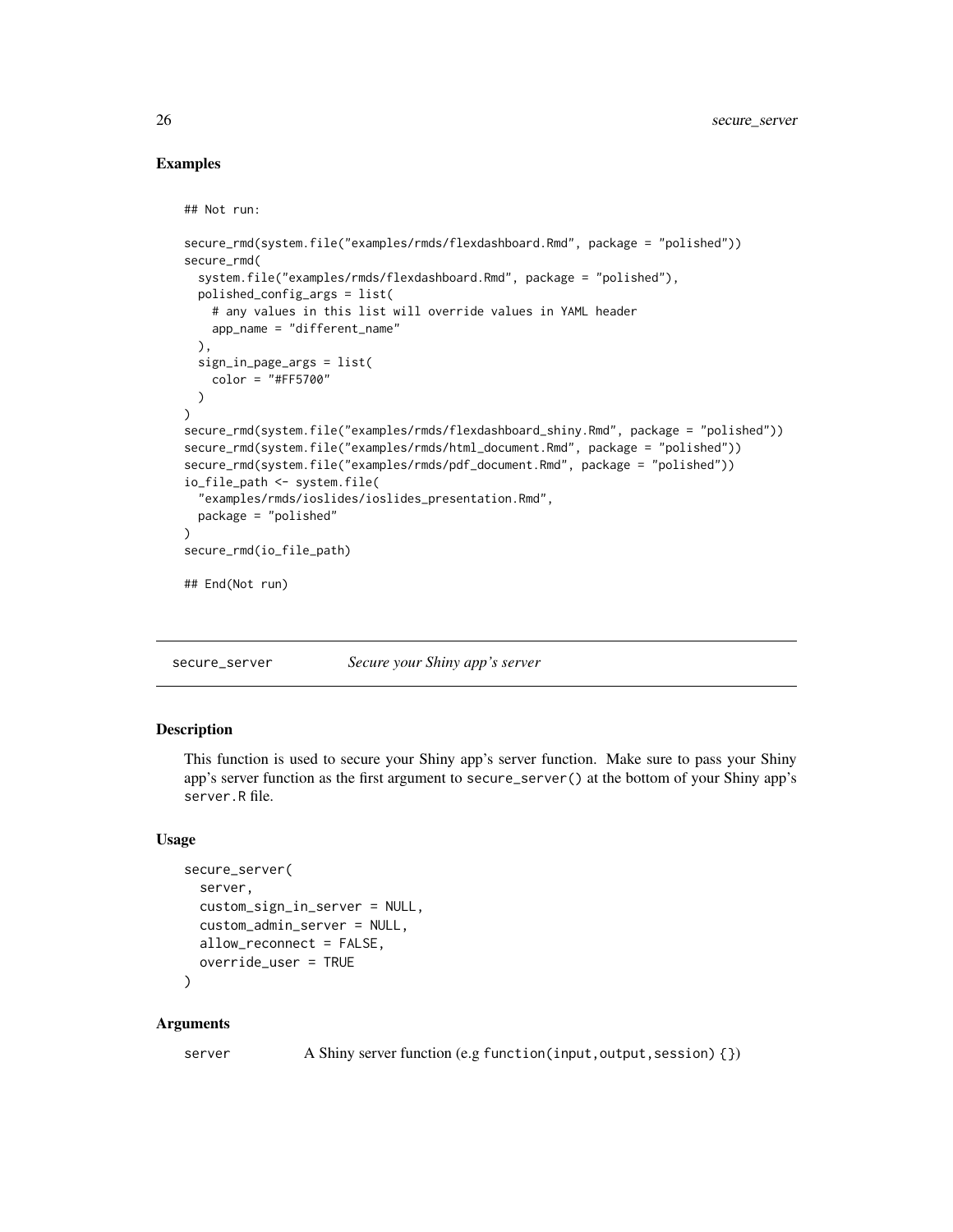<span id="page-26-0"></span>custom\_sign\_in\_server

Either NULL, the default, or a Shiny module server containing your custom sign in server logic.

#### custom\_admin\_server

Either NULL, the default, or a Shiny module server function containing your custom admin server functionality.

#### allow\_reconnect

argument to pass to the Shiny session\$allowReconnect() function. Defaults to FALSE. Set to TRUE to allow reconnect with shiny-server and RStudio Connect. Set to "force" for local testing. See [https://shiny.rstudio.com/](https://shiny.rstudio.com/articles/reconnecting.html) [articles/reconnecting.html](https://shiny.rstudio.com/articles/reconnecting.html) for more information.

```
override_user whether or not to override the session$user with the polished session$userData$user
                  user. By default this is now set to TRUE, but if you are using a hosting option that
                  uses the session$user (e.g. RStudio Connect), then you may want to set this to
                  FALSE. The polished user can always be found at session$userData$user().
```
secure\_static *Secure a static HTML page*

#### **Description**

secure\_static() can be used to secure any HTML page using polished. It is often used to add polished to .Rmd htmloutput and flexdashboards.

#### Usage

```
secure_static(
  html_file_path,
  polished_config_args,
  sign_out_button = shiny::actionLink("sign_out", "Sign Out", icon =
    shiny::icon("sign-out-alt"), class = "polished_sign_out_link")
)
```
#### Arguments

html\_file\_path the path the to HTML file. See the details for more info.

polished\_config\_args

arguments to be passed to [polished\\_config](#page-19-1).

sign\_out\_button

action button or link with inputId = "sign\_out". Set to NULL to not include a sign out button.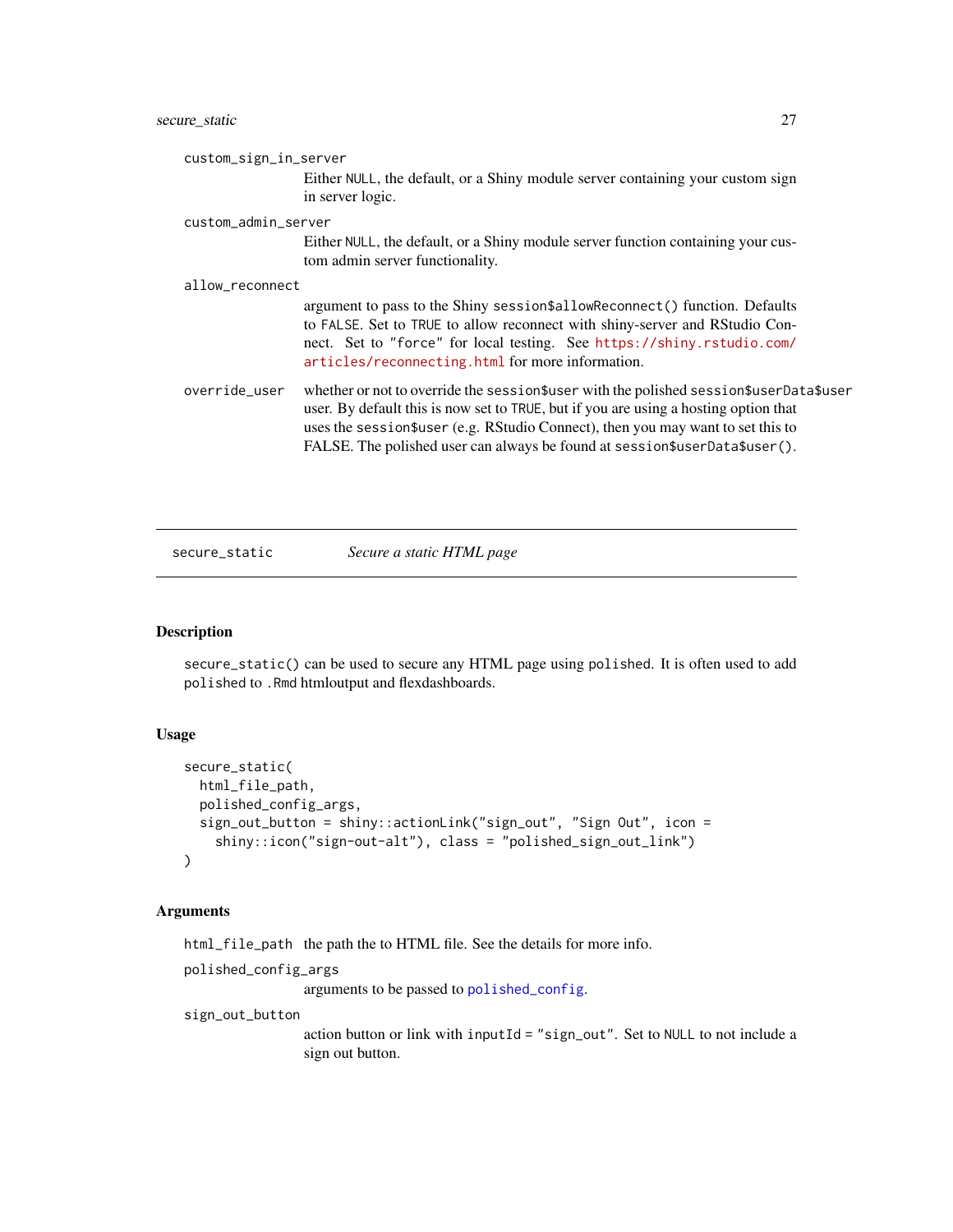### <span id="page-27-0"></span>Details

To secure a static HTML page, place the HTML page in a folder named "www" and call secure\_static() from a file named app.R. The file structure should look like:

- app.R
- www/
	- index.html

See an example here: [https://github.com/Tychobra/polished\\_example\\_apps/tree/master/](https://github.com/Tychobra/polished_example_apps/tree/master/05_flex_dashboard) [05\\_flex\\_dashboard](https://github.com/Tychobra/polished_example_apps/tree/master/05_flex_dashboard)

### Value

a Shiny app object

secure\_ui *Secure your Shiny UI*

#### Description

This function is used to secure your Shiny app's UI. Make sure to pass your Shiny app's UI as the first argument to secure\_ui() at the bottom of your Shiny app's ui.R file.

#### Usage

```
secure_ui(
 ui,
  sign_in_page_ui = NULL,
  custom_admin_ui = NULL,
  custom_admin_button_ui = admin_button_ui(),
  admin_ui_options = default_admin_ui_options()
)
```
#### Arguments

ui UI of the application.

sign\_in\_page\_ui

Either NULL, the default (See [sign\\_in\\_ui\\_default](#page-33-1)), or the HTML, CSS, and JavaScript to use for the UI of the Sign In page.

custom\_admin\_ui

Either NULL, the default, or a list of 2 Shiny module UI functions to add additional shinydashboard tabs to the polished Admin Panel. The list must be in the form:

list(

"menu\_items" = <your\_custom\_admin\_menu\_ui("custom\_admin")>, "tab\_items" = <your\_custom\_admin\_tabs\_ui("custom\_admin")> )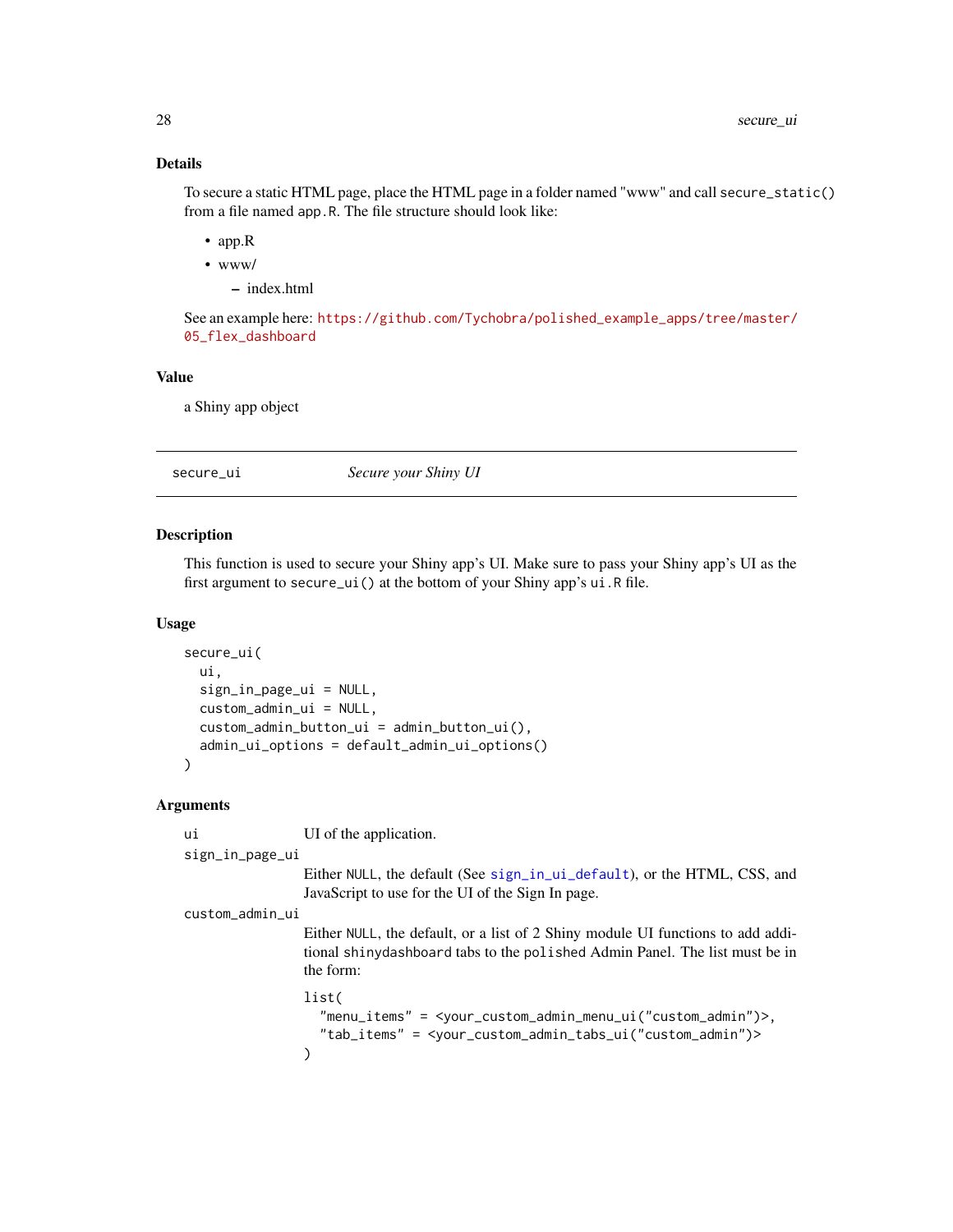```
custom_admin_button_ui
```
Either admin\_button\_ui(), the default, or your custom UI to take Admins from the custom Shiny app to the polished Admin Panel.

admin\_ui\_options

list of HTML elements to customize branding of the polished Admin Panel. Valid list element names are title, sidebar\_branding, and browser\_tab\_icon. See [default\\_admin\\_ui\\_options](#page-6-1), the default.

### Value

Secured Shiny app UI

send\_password\_reset\_email\_module

*the server logic for a Shiny module to send a password reset email*

### Description

This function sends a request to the <https://polished.tech> API to reset a user's password.

#### Usage

send\_password\_reset\_email\_module(input, output, session, email)

#### Arguments

| input   | the Shiny server input                                                            |
|---------|-----------------------------------------------------------------------------------|
| output  | the Shiny server output                                                           |
| session | the Shiny server session                                                          |
| email   | A reactive value returning the email address to send the password reset email to. |

send\_password\_reset\_email\_module\_ui

*the UI for a Shiny module to send a password reset email*

#### Description

the UI for a Shiny module to send a password reset email

#### Usage

```
send_password_reset_email_module_ui(id)
```
#### **Arguments**

id the Shiny module id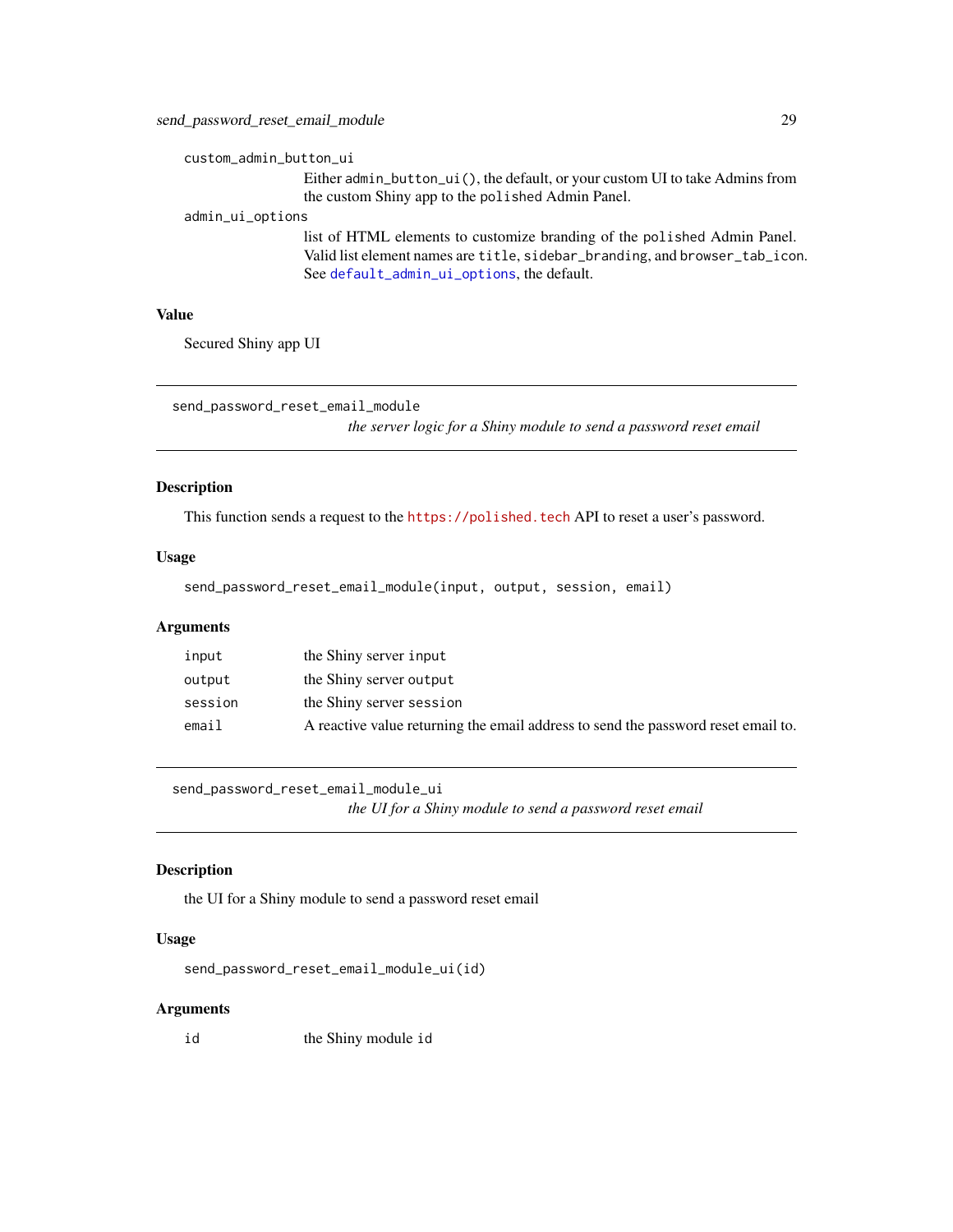<span id="page-29-1"></span><span id="page-29-0"></span>

The API key can be set as an Environment Variable via Sys.getenv("POLISHED\_API\_KEY").

#### Usage

```
set_api_key(api_key)
```
get\_api\_key()

### Arguments

api\_key the Polished API key

### Value

a list of the newly set polished R options

### Examples

set\_api\_key(api\_key = "<my Polished API key>")

set\_config\_env *Automatically set the config environment*

### Description

Determines if the app is deployed to a server or running locally, and adjusts the config environment to "production" or "default", respectively. This function is almost always called in the global.R file of a Shiny app immediately before the configuration in the config.yml is read in.

#### Usage

set\_config\_env(override = NULL)

### Arguments

override Set the environment to "default" or "production" manually. CAUTION: Be sure you know the difference between "default" & "production" configuration environments. Using the "production" environment will affect the database of the deployed application.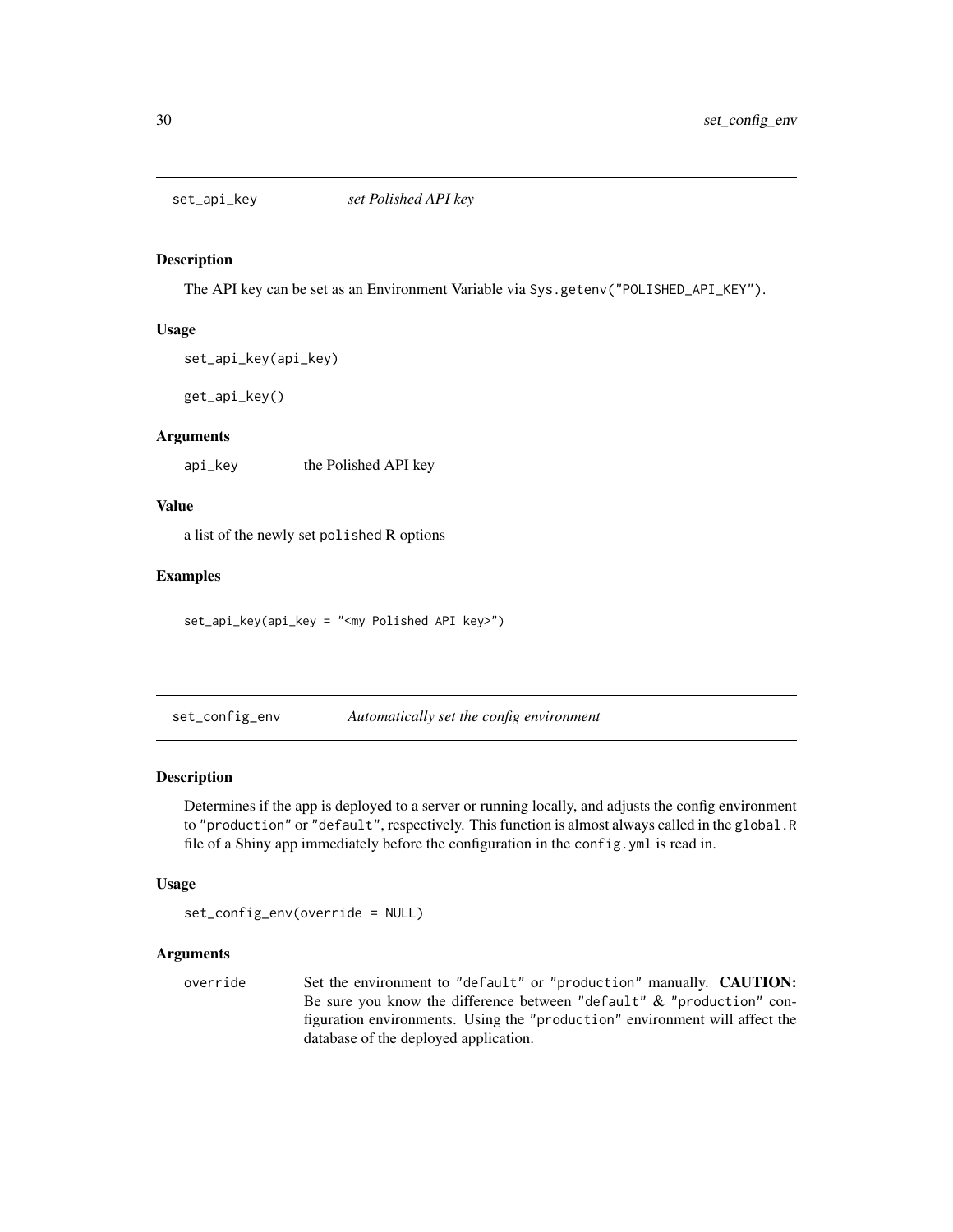<span id="page-30-0"></span>This function retrieves the JWT created by the JavaScript from [sign\\_in\\_js](#page-30-1) and signs the user in as long as the token can be verified. This function should be called in the server function of a shiny module. Make sure to call [sign\\_in\\_js](#page-30-1) in the UI function of this module.

#### Usage

```
sign_in_check_jwt(jwt, session = shiny::getDefaultReactiveDomain())
```
#### Arguments

| jwt     | a reactive returning a Firebase JSON web token for the signed in user. |
|---------|------------------------------------------------------------------------|
| session | the shiny session.                                                     |

<span id="page-30-1"></span>

| sign_in_js | Sign in and register pages JavaScript dependencies |
|------------|----------------------------------------------------|
|            |                                                    |

### Description

This function should be called at the bottom of your custom sign in and registration pages UI. It loads in all the JavaScript dependencies to handle polished sign in and registration. See the vignette for details.

### Usage

```
sign_in_js(ns)
```
### Arguments

ns the ns function from the Shiny module that this function is called within.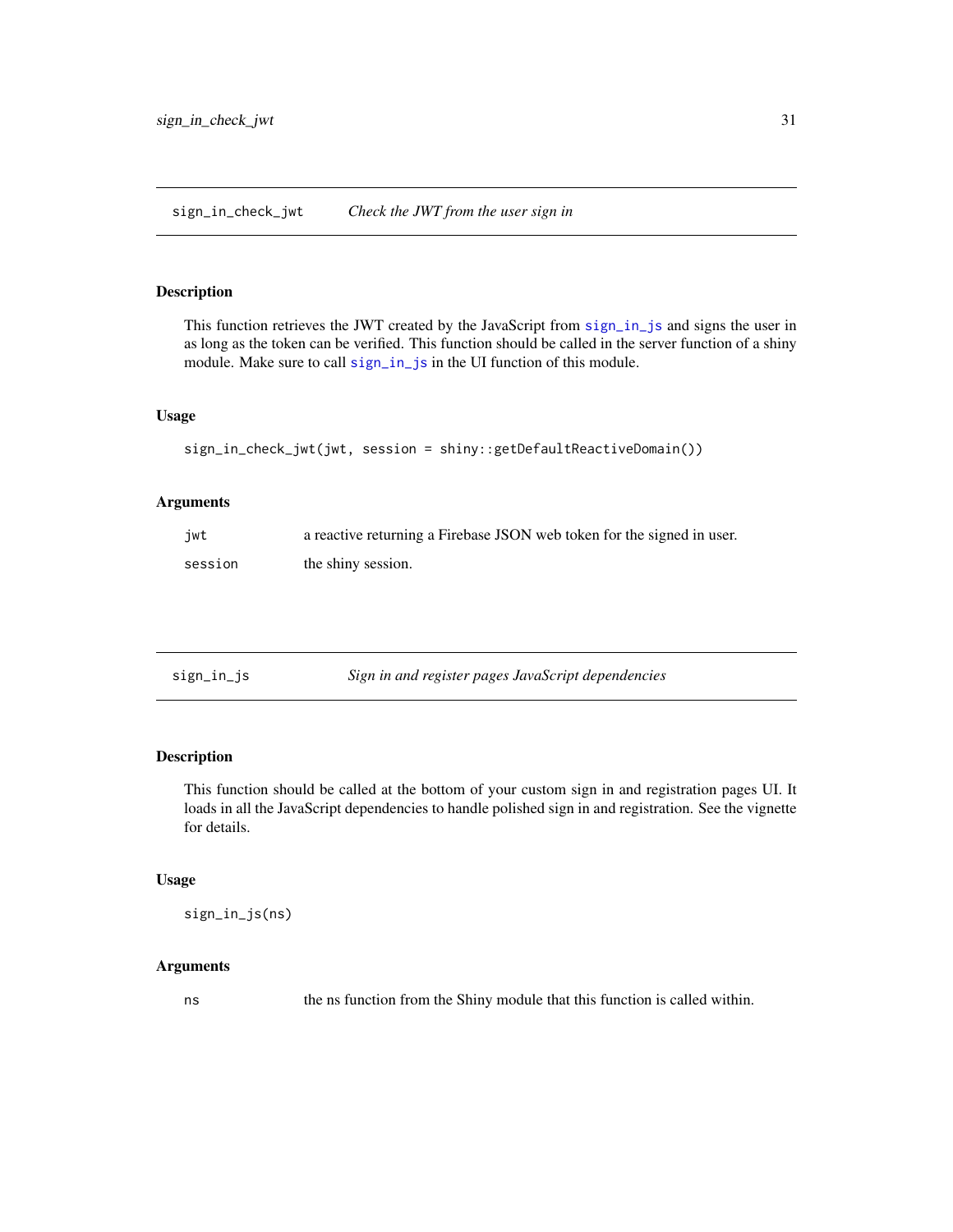<span id="page-31-0"></span>

This server logic accompanies the [sign\\_in\\_module\\_ui](#page-32-1).

### Usage

sign\_in\_module(input, output, session)

### Arguments

| input   | the Shiny input   |
|---------|-------------------|
| output  | the Shiny output  |
| session | the Shiny session |

<span id="page-31-1"></span>sign\_in\_module\_2 *Server logic for the Sign In & Register pages*

## Description

This server logic accompanies [sign\\_in\\_module\\_2\\_ui](#page-32-2).

### Usage

```
sign_in_module_2(input, output, session)
```

| input   | the Shiny input   |
|---------|-------------------|
| output  | the Shiny output  |
| session | the Shiny session |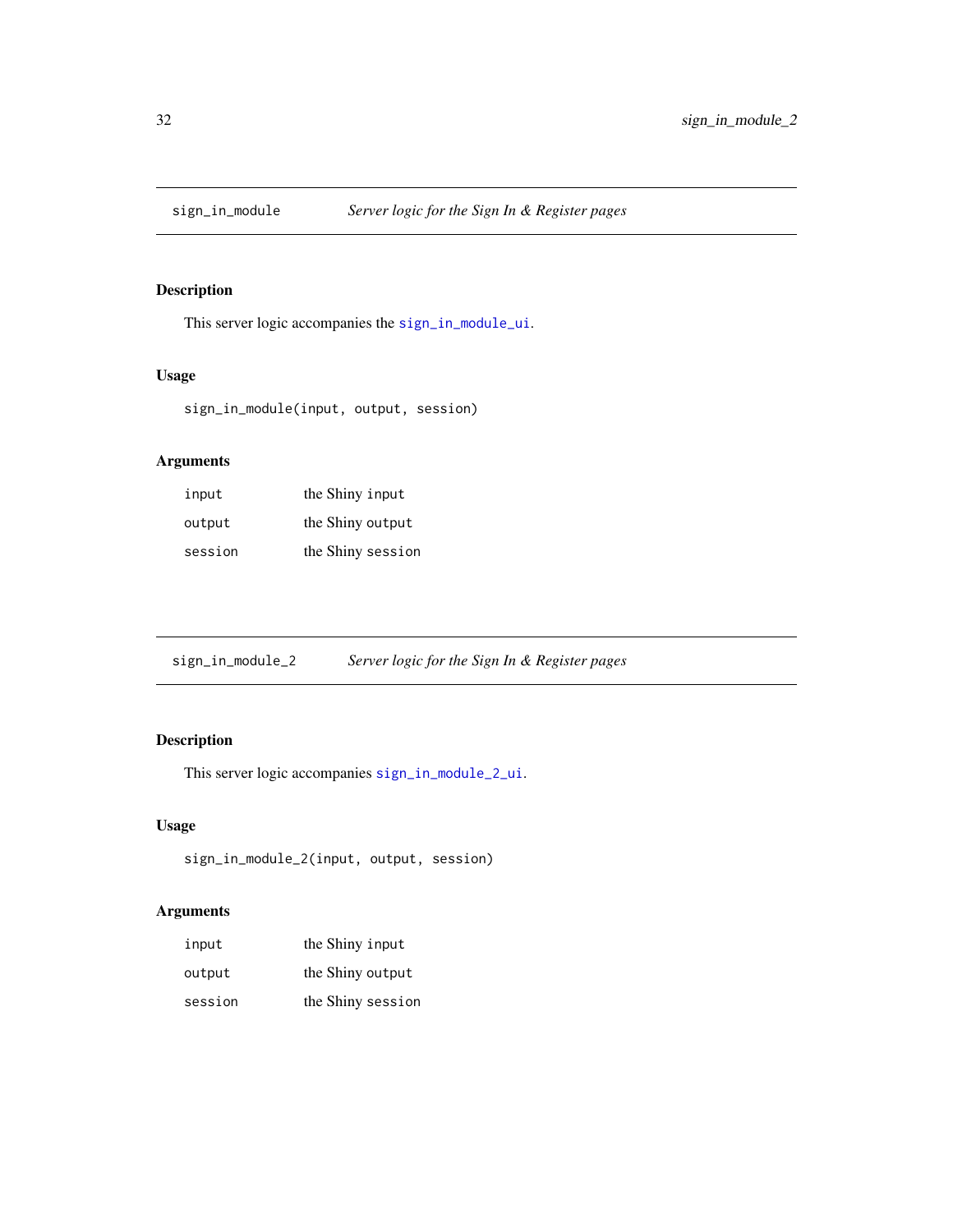<span id="page-32-2"></span><span id="page-32-0"></span>Alternate sign in UI that works regardless of whether or not invites are required. The UI displays email sign in inputs on the left, and social sign in options on the right. [sign\\_in\\_module\\_2](#page-31-1) must be provided as the argument custom\_sign\_in\_server in [secure\\_server](#page-25-1) for proper functionality.

#### Usage

sign\_in\_module\_2\_ui(id)

#### Arguments

id the Shiny module id

<span id="page-32-1"></span>sign\_in\_module\_ui *UI for the Sign In & Register pages*

### Description

UI for the Sign In & Register pages when a user invite is required to Register & Sign In.

### Usage

```
sign_in_module_ui(id, register_link = "First time user? Register here!")
```

| id | the Shiny module id                                                                                                                                                                                                |
|----|--------------------------------------------------------------------------------------------------------------------------------------------------------------------------------------------------------------------|
|    | register_link The text that will be displayed in the link to go to the user registration page. The<br>default is "First time user? Register here!". Set to NULL if you don't want<br>to use the registration page. |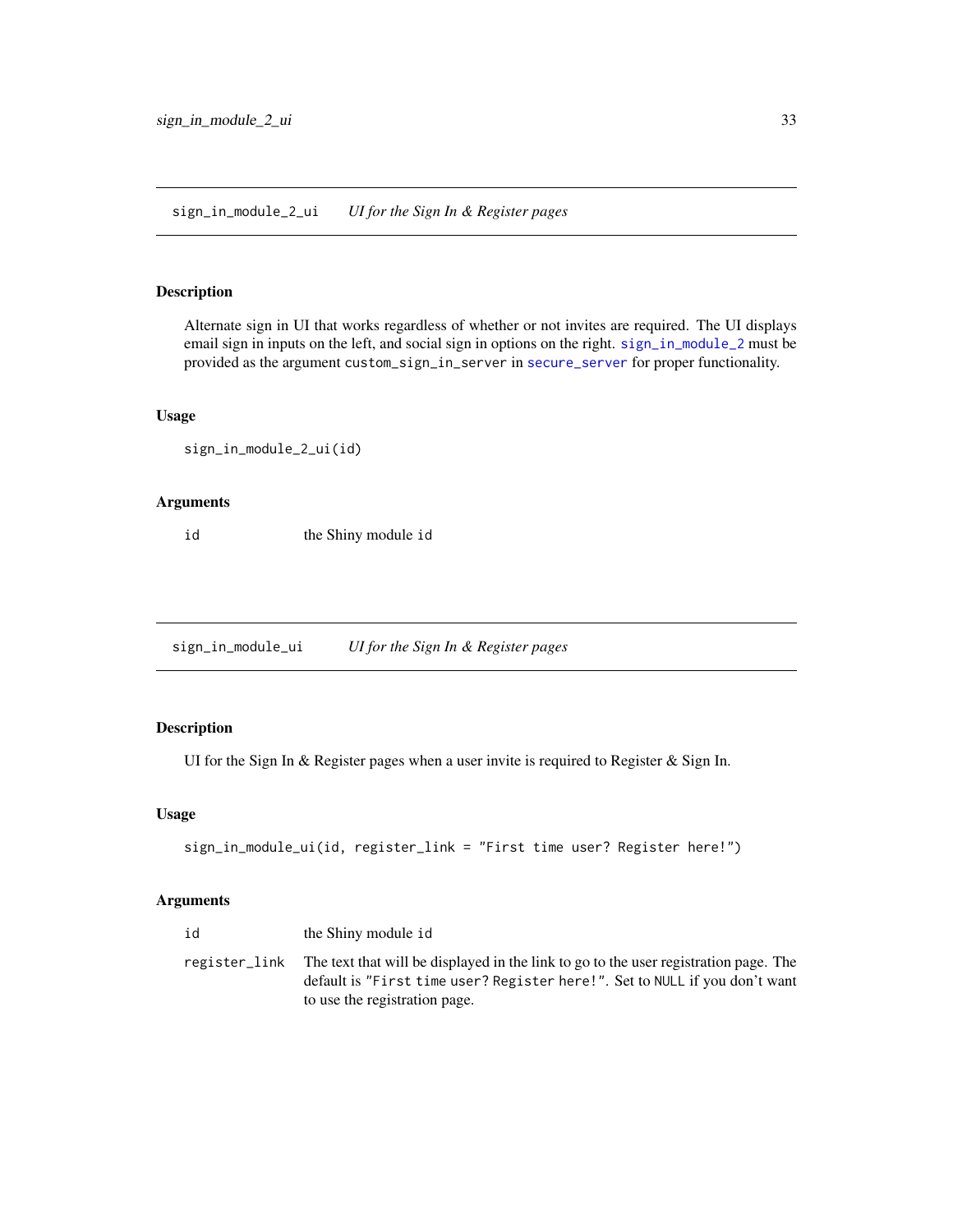<span id="page-33-0"></span>

verify the users Firebase JWT and store the session

### Usage

sign\_in\_social(firebase\_token, hashed\_cookie)

### Arguments

| firebase_token the Firebase JWT. This JWT is created client side (in JavaScript) via firebase. auth(). |
|--------------------------------------------------------------------------------------------------------|
| hashed_cookie the hashed polished cookie. Used for tracking the user session. This cookie is           |
| inserted into the "polished sessions" table if the JWT is valid.                                       |

#### Value

NULL if sign in fails. If sign in is successful, a list containing the following:

- email
- email\_verified
- is\_admin
- user\_uid
- hashed\_cookie
- session\_uid

<span id="page-33-1"></span>sign\_in\_ui\_default *Default UI styles for the Sign In & Registration pages*

### Description

Default styling for the sign in & registration pages. Update the sign\_in\_ui\_default() arguments with your brand and colors to quickly style the sign in  $&$  registration pages to match your brand.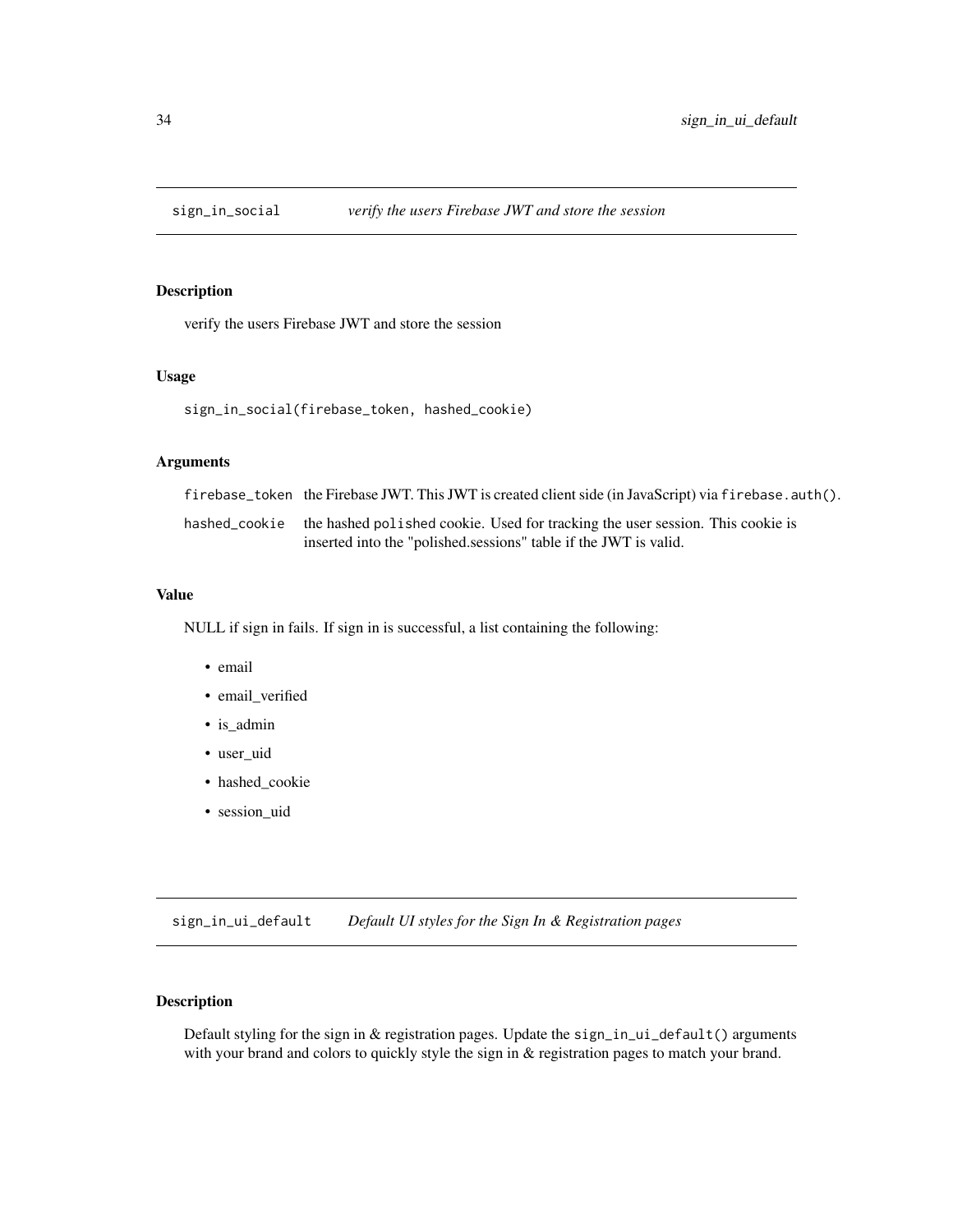sign\_in\_ui\_default 35

### Usage

```
sign_in_ui_default(
  sign_in_module = sign_in_module_ui("sign_in"),
  color = "#Sec7dd",company_name = "Your Brand Here",
 logo_top = tags$div(style = "width: 300px; max-width: 100%; color: #FFF;", class =
  "text-center", h1("Your", style = "margin-bottom: 0; margin-top: 30px;"), h1("Brand",
   style = "margin-bottom: 0; margin-top: 10px;"), h1("Here", style =
    "margin-bottom: 15px; margin-top: 10px;")),
  logo_bottom = NULL,
  icon_href = "polish/images/polished_icon.png",
  background_image = NULL,
  terms_and_privacy_footer = NULL,
  align = "center",
 button_color = NULL
\mathcal{L}
```
#### Arguments

sign\_in\_module UI module for the Sign In & Registration pages.

| color                    | hex color for the background and button.                                                                                                                             |
|--------------------------|----------------------------------------------------------------------------------------------------------------------------------------------------------------------|
| company_name             | your company name.                                                                                                                                                   |
| logo_top                 | HTML for logo to go above the sign in panel.                                                                                                                         |
| logo_bottom              | HTML for the logo below the sign in panel.                                                                                                                           |
| icon_href                | the URL/path to the browser tab icon.                                                                                                                                |
| background_image         |                                                                                                                                                                      |
|                          | the URL/path to a full width background image. If set to NULL, the default, the<br>color argument will be used for the background instead of this image.             |
| terms_and_privacy_footer |                                                                                                                                                                      |
|                          | links to place in the footer, directly above the copyright notice.                                                                                                   |
| align                    | The horizontal alignment of the Sign In box. Defaults to "center". Valid values<br>are "left", "center", or "right"                                                  |
| button_color             | the color of the "Continue", "Sign In", and "Register" buttons. If kept as NULL,<br>the default, then the button color will be the same color as the color passed to |

### Value

the UI for the Sign In & Registration pages

the color argument.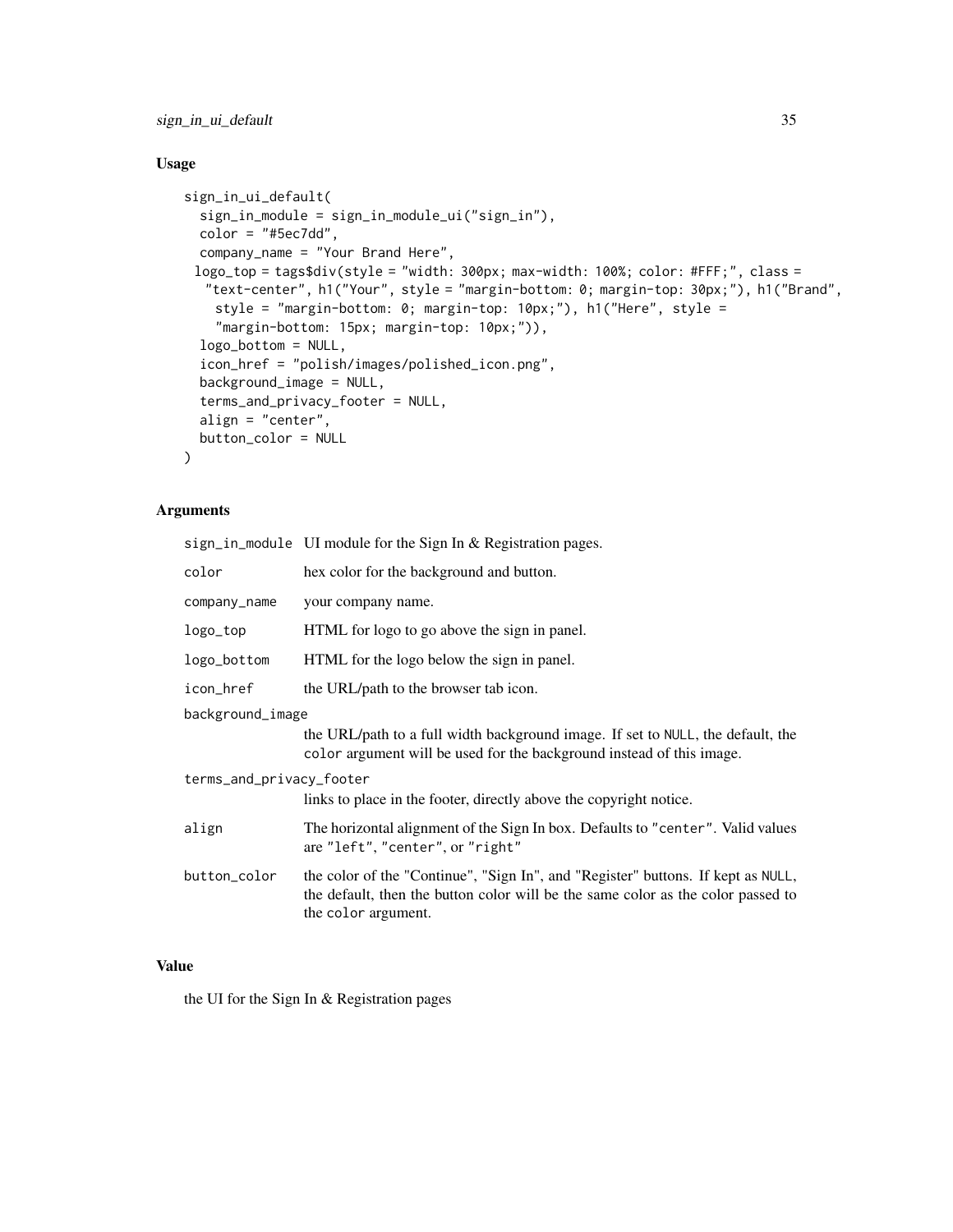<span id="page-35-0"></span>sign\_out\_from\_shiny *Sign Out from your Shiny app*

#### Description

Call this function to sign a user out of your Shiny app. This function should be called inside the server function of your Shiny app. See [https://github.com/Tychobra/polished/blob/](https://github.com/Tychobra/polished/blob/master/inst/examples/polished_example_01/server.R) [master/inst/examples/polished\\_example\\_01/server.R](https://github.com/Tychobra/polished/blob/master/inst/examples/polished_example_01/server.R) For an example of this function being called after the user clicks a "Sign Out" button.

### Usage

```
sign_out_from_shiny(
  session = shiny::getDefaultReactiveDomain(),
 redirect_page = "?page=sign_in"
\lambda
```
### Arguments

| session | the Shiny session                                                                                       |
|---------|---------------------------------------------------------------------------------------------------------|
|         | redirect_page the query string for the page that the user should be redirected to after signing<br>out. |

<span id="page-35-1"></span>

| update_app | Polished API - Update an App |
|------------|------------------------------|
|------------|------------------------------|

### Description

Polished API - Update an App

#### Usage

```
update_app(app_uid, app_name = NULL, app_url = NULL, api_key = get_api_key())
```
### Arguments

| app_uid  | the app uid of the app to update.                                                                                                                |
|----------|--------------------------------------------------------------------------------------------------------------------------------------------------|
| app_name | an optional app name to replace the existing app name.                                                                                           |
| app_url  | an optional app url to replace the existing app url.                                                                                             |
| api_kev  | your Polished API key. Set your polished api key using set_api_key() so that<br>you do not need to supply this argument with each function call. |

### See Also

[get\\_apps\(\)](#page-13-1) [add\\_app\(\)](#page-2-1) [delete\\_app\(\)](#page-7-1)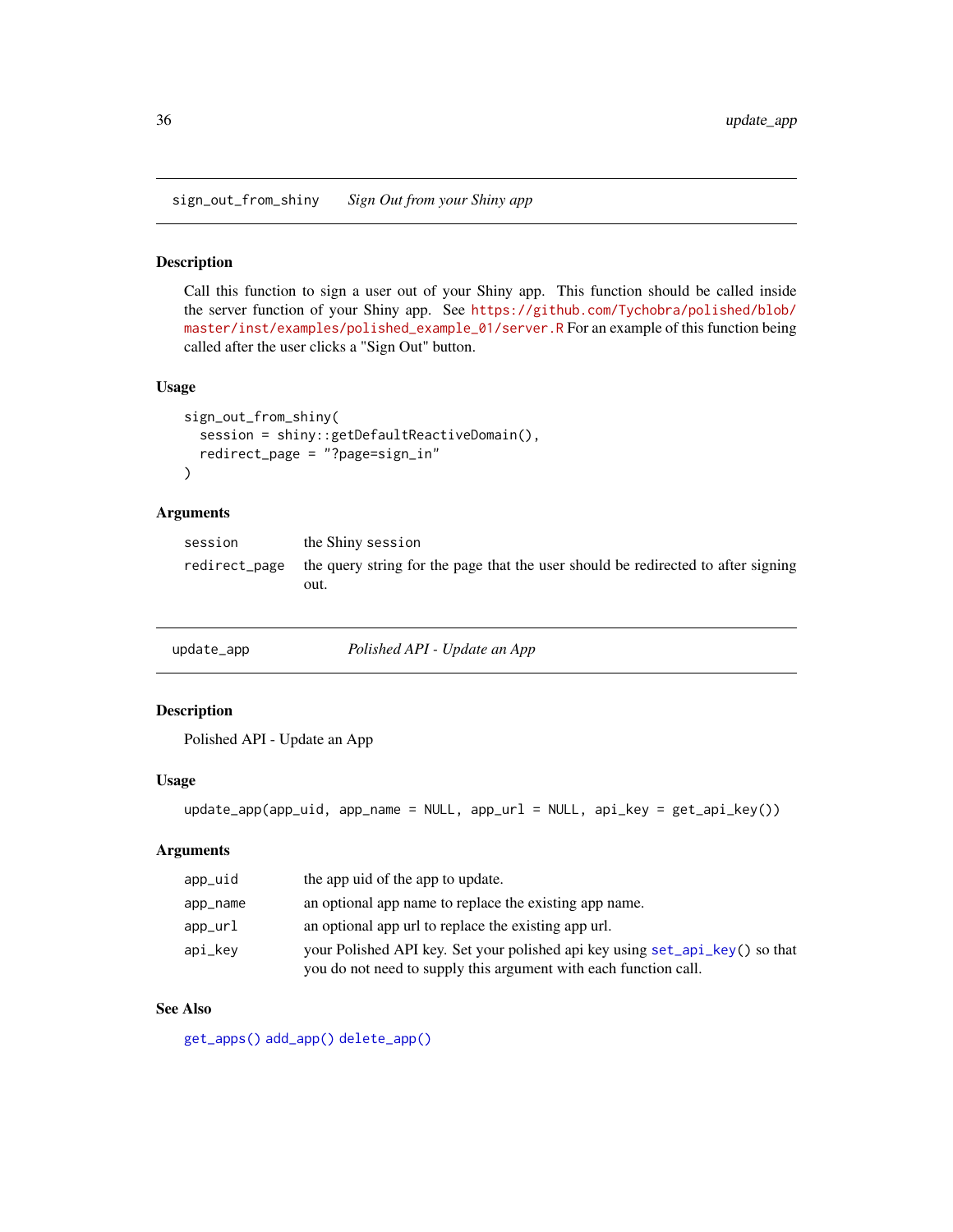<span id="page-36-1"></span><span id="page-36-0"></span>

Polished API - Update an App User

### Usage

update\_app\_user(app\_uid, user\_uid, is\_admin = FALSE, api\_key = get\_api\_key())

### Arguments

| app_uid  | the app uid to update.                                                                                                                           |
|----------|--------------------------------------------------------------------------------------------------------------------------------------------------|
| user_uid | the user uid to update.                                                                                                                          |
| is_admin | boolean (default: FALSE) - whether or not the user is an admin.                                                                                  |
| api_kev  | your Polished API key. Set your polished api key using set_api_key() so that<br>you do not need to supply this argument with each function call. |

### See Also

[get\\_app\\_users\(\)](#page-14-1) [add\\_app\\_user\(\)](#page-2-2) [delete\\_app\\_user\(\)](#page-8-1)